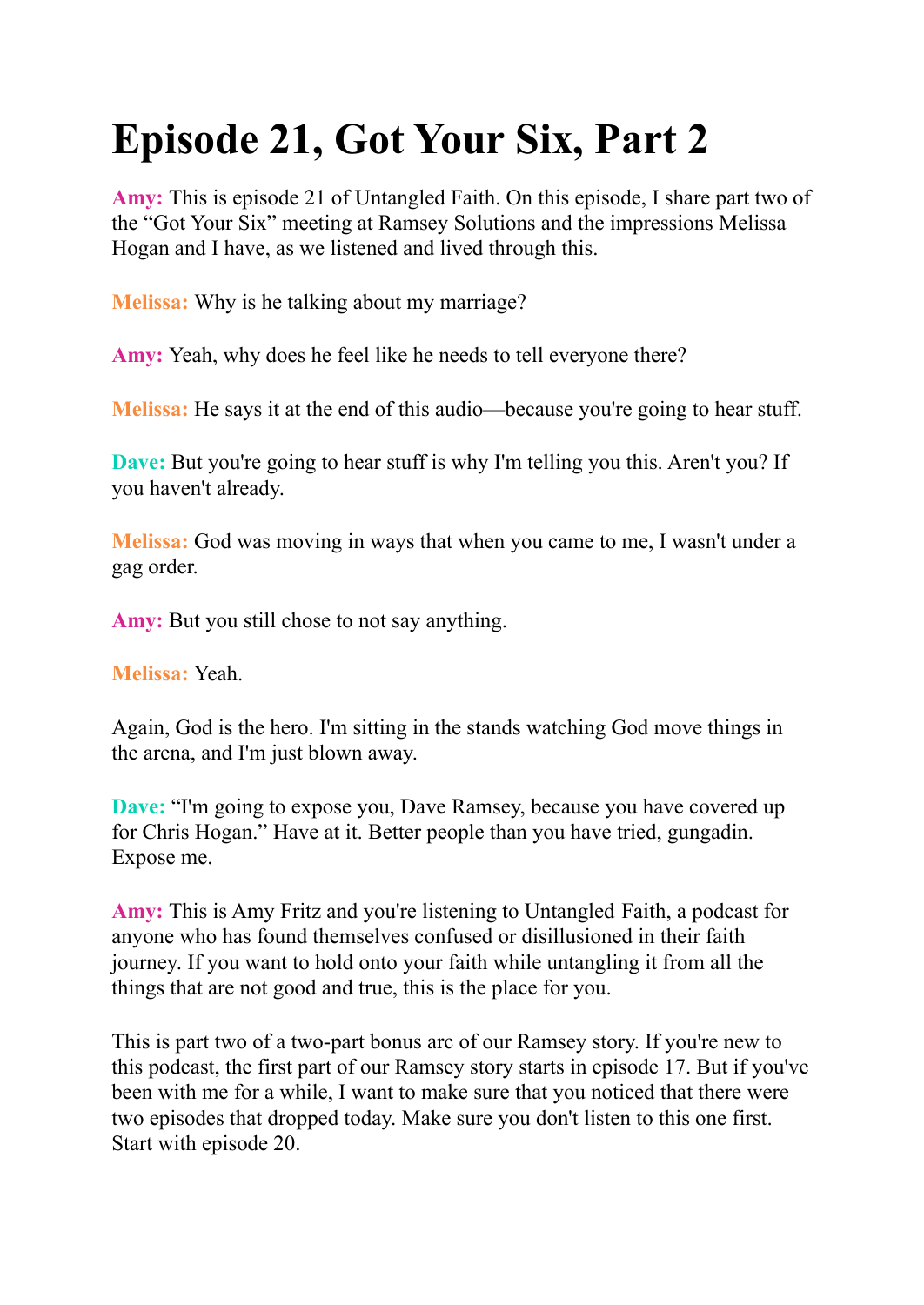Okay, now that you're sure you're in the right place, you've likely already invested hours of your life listening. And I'm very grateful. The previous episode, and this one you're listening to right now, are two of the most important episodes I've shared yet. They are also two of the heaviest.

This episode includes content that may be triggering for some people, especially if you've experienced any kind of abuse and subsequent secondary trauma from what happened when you reported it.

If it would be easier for you to read a transcript than it would be for you to listen, I have provided transcripts in the show notes and on my website, UntangledFaithpodcast.com. There are transcripts for this episode and the last episode available for everyone. Today, we get to the part of the employee meeting that I believe that Dave has been leading to during the previous 20 minutes.

**Dave:** So we have to balance all of that stuff out. So I'm telling you that for a couple of reasons, one is, it was just time for that talk around here again. And I saw that bumper sticker and it reminded me. And one of the reasons it reminded me was, um, I got really, really sad news. Um, Chris Hogan is going through a really, really nasty divorce.

He's not leaving. He is here. That's not sad news, that is sad news, well it's not sad news that he's staying. It's not that kind of sad news, but it's really a tough time. We started learning about this from Chris last summer. Um, and, uh, five days before the book tour, um, started, um, Melissa, who I've known, Chris's wife for many years, came in unannounced right after I got off the radio show without an appointment and demanded very angrily to see me and began to accuse Chris of doing all kinds of things. Um, to which, what did I do?

What have I been telling you for the last 25 minutes? Okay, Chris, where are you? Get your butt in here. You need to be sitting here and have a chance to tell me if this is true or not, these things she's saying.

**Amy:** Dave tells the team, "I've got some really, really sad news." So if people have spaced out, they're paying attention now and he starts to share personal information about his number one personality, speaker, author, Chris Hogan, Melissa's now ex-husband. He is saying there that he's going through a "really, really nasty divorce."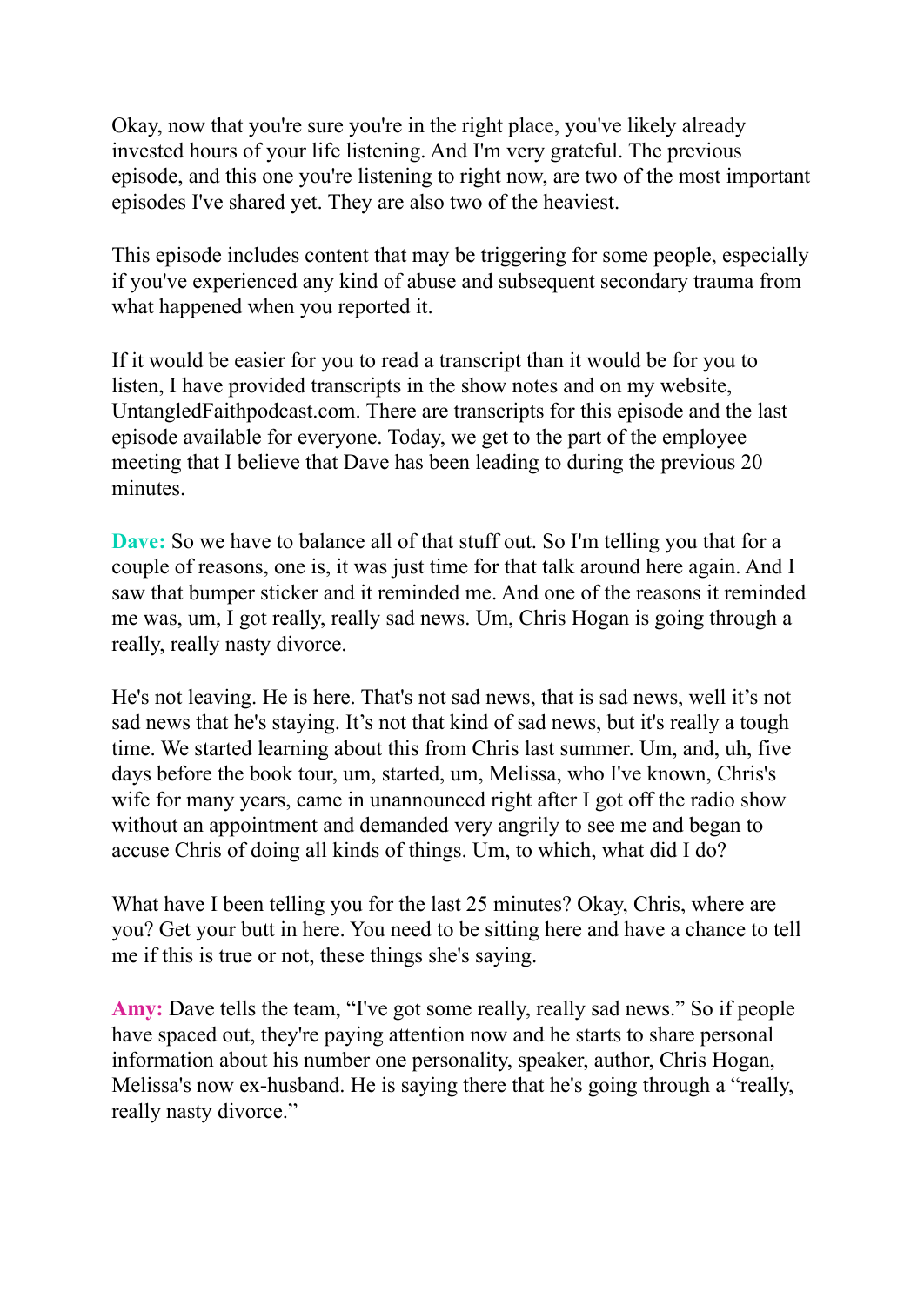**Melissa:** And I want to be clear here. My goal has never been to air my personal situation or to say terrible things about my ex-husband.

I do believe in telling the truth and I do believe in calling out lies where they are.

**Amy:** Yeah. And Dave made this very public by telling this personal information to these hundreds of people.

**Melissa:** For me, the first thing, when I discovered this audio, when I heard about this and found out about it, this is my personal life. This is my marriage and things that affect my children.

## **Amy:** Yeah.

**Melissa:** The idea that Dave thought it was okay to air things about someone's personal life. And he falsely characterized my actions to almost a thousand people in this company, some of whom I was friends with. That's extremely problematic.

## **Amy:** Yeah.

**Melissa:** That is an invasion of privacy that is possibly legally actionable.

## **Amy:** Yeah.

**Melissa:** If I had known about it within an appropriate amount of time. That's not what I care about. To share that kind of private information. And so I would ask, does he regularly share about people's divorces to the whole company? No, he doesn't. There are prominent people in the leadership or on the board of that company who have divorced over periods of time, including situations that might've had some similar themes as mine, and Dave not only did not share about it, did not talk about it at all within the company to anyone that I knew and certainly didn't share about it from stage. So, then you have to ask, "Why is he talking about my marriage?"

**Amy:** Why does he feel like he needs to tell everyone there? And he gets to that. He gets to that later.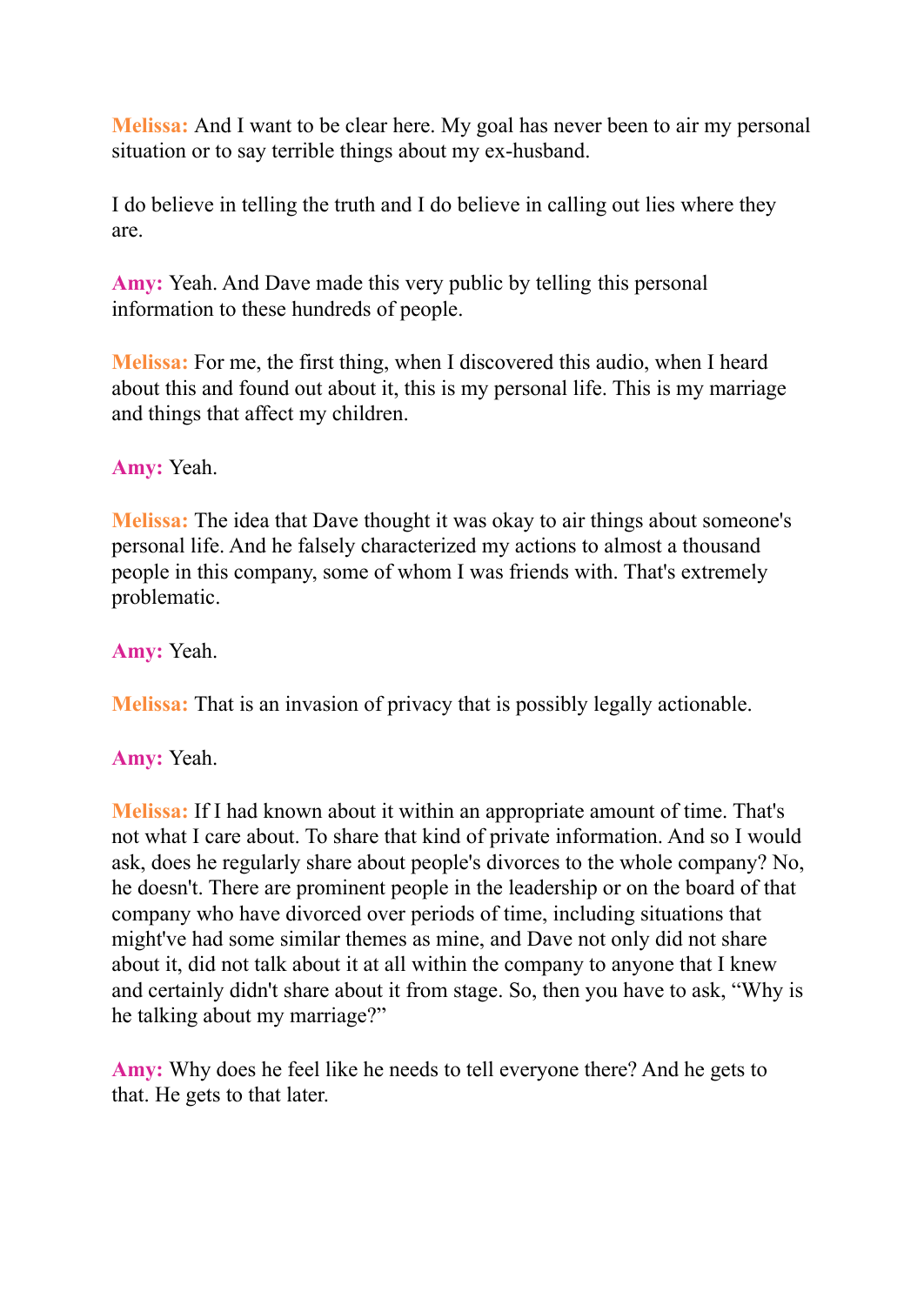**Melissa:** He's, he's pre-loading. He says it at the end of this audio: "Because you're going to hear stuff." He's going to characterize the narration. So this is what's actually happening.

Amy: If you're sitting in this room, You're all of a sudden, "What is happening?" And you also know that Chris Hogan is sitting in the room.

**Melissa:** Right. And you know that prior to this audio, he had gone on a one month sabbatical after the book tour that they had characterized to the employees as he just needed a break because he was a thoroughbred.

**Amy:** Yeah, he's a thoroughbred. They don't know when to stop or when to take a break.

**Melissa:** Right. So this is what they've already told and preloaded to employees. Dave can't look like he lied, um, that, that sabbatical was about Chris just being tired and he was a thoroughbred after the book tour. So he's got to characterize it in some way make it look like he did not lie.

**Amy:** There is a lot here. Dave is representing you, that you came in unannounced, that you did not have an appointment. That you were demanding and angry and accusing Chris of all kinds of things.

**Melissa:** I've had a long time to process this audio and I've had a lot of therapy to process this audio and I've gone back and looked at my own documentation surrounding all of these events, which includes documentation, recordings. And I have a couple thoughts, many thoughts, actually.

So first of all, let's talk for a second about gossip. And Dave characterizes gossip as telling negative information to anybody who can't help solve the problem.

**Amy:** Yeah.

**Melissa:** So I think under that definition, even if you agree with that definition, which I think that's a, a pretty unique definition, he is gossiping about me.

**Amy:** Yes.

**Melissa:** Throughout this whole anecdote.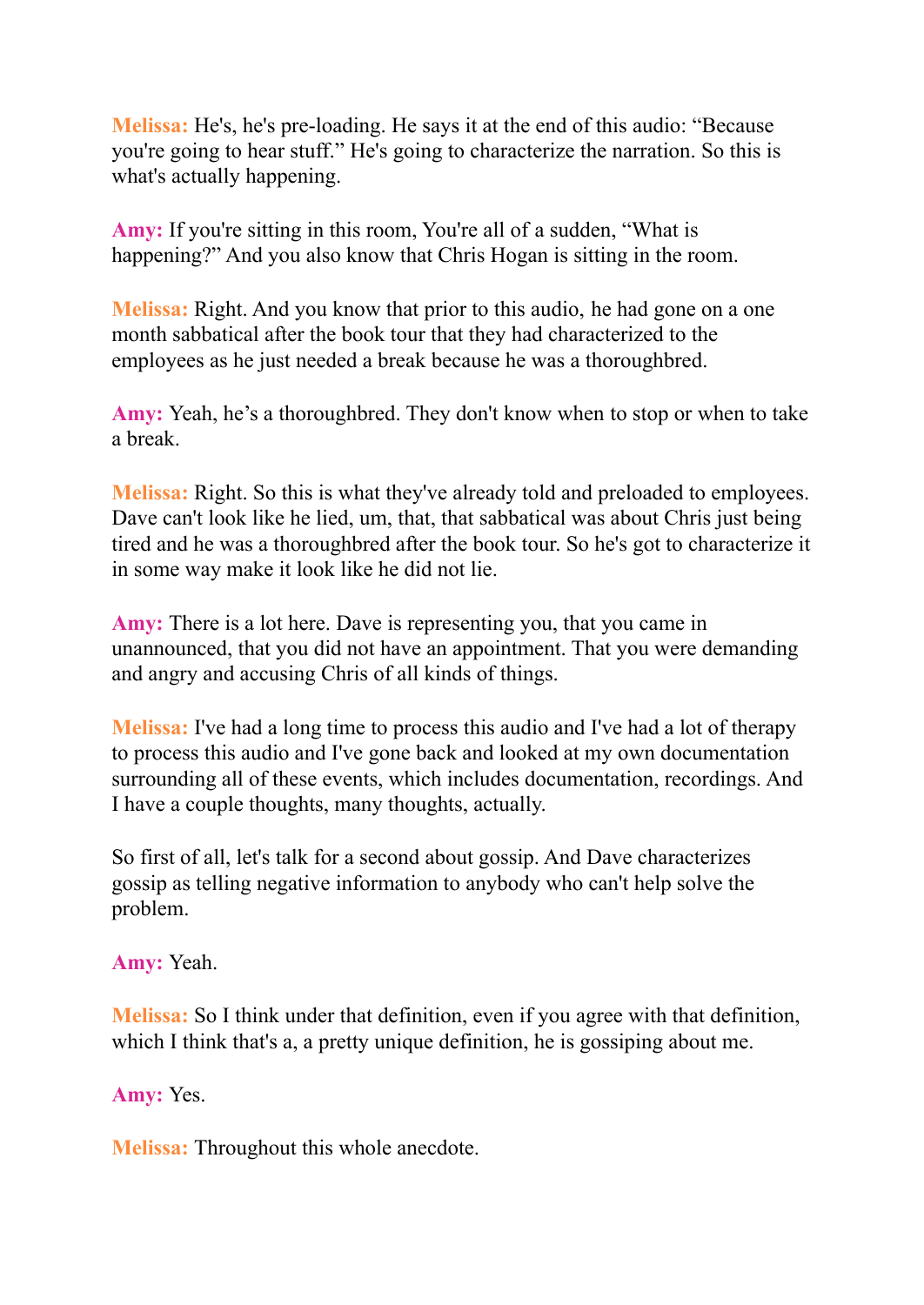**Amy:** Yes, he is.

**Melissa:** Those people couldn't do anything to help me in my divorce. I didn't give them permission to talk about this situation. And he is telling this to almost a thousand people.

**Amy:** Yeah.

**Melissa:** My personal private information, which is completely gossip under his own definition. He also lied multiple times. I'm an attorney, I'm an officer of the court. I also do my best to tell the truth and not exaggerate.

**Amy:** So you're not worried about asserting, like emphatically, definitively that Dave lied in this?

**Melissa:** No. He lied, multiple times. And let's talk about those. He said, let's start with this, "Five days before the book tour, Melissa came in without an appointment and demanded very angrily to see me."

First of all, it was actually 16 days before the book tour. And I think Dave makes it five days here so it looks like the time is so compressed, that they couldn't have possibly done anything different. He could have looked at a calendar, even if he's saying, "Well, I misremembered." Yeah. I looked at a calendar. I calculated the time between December, I think 20th, it was of 2018. And the book tour started on January 5th, I want to say. That was a complete lie, but he says, I came in without an appointment, demanded very angrily to see him. At no time did I demand, much less, very angrily, to see him.

**Amy:** Yeah.

**Melissa:** In fact, I was still focused on protecting the name of my husband at the time and of Ramsey. And I actually thought I had an appointment. It had been communicated to me by my husband at the time that there was an appointment at Ramsey Solutions and I told that to Dave when I went in there. So even if that was completely not the truth, I had thought that we had a time that we were supposed to go in there. And then my understanding was my ex-husband had canceled that, but I went ahead and went and I spoke to the receptionist. I acted like that I had a Christmas present for Dave, because I did not want the people in the company who were going by to see this as something terrible.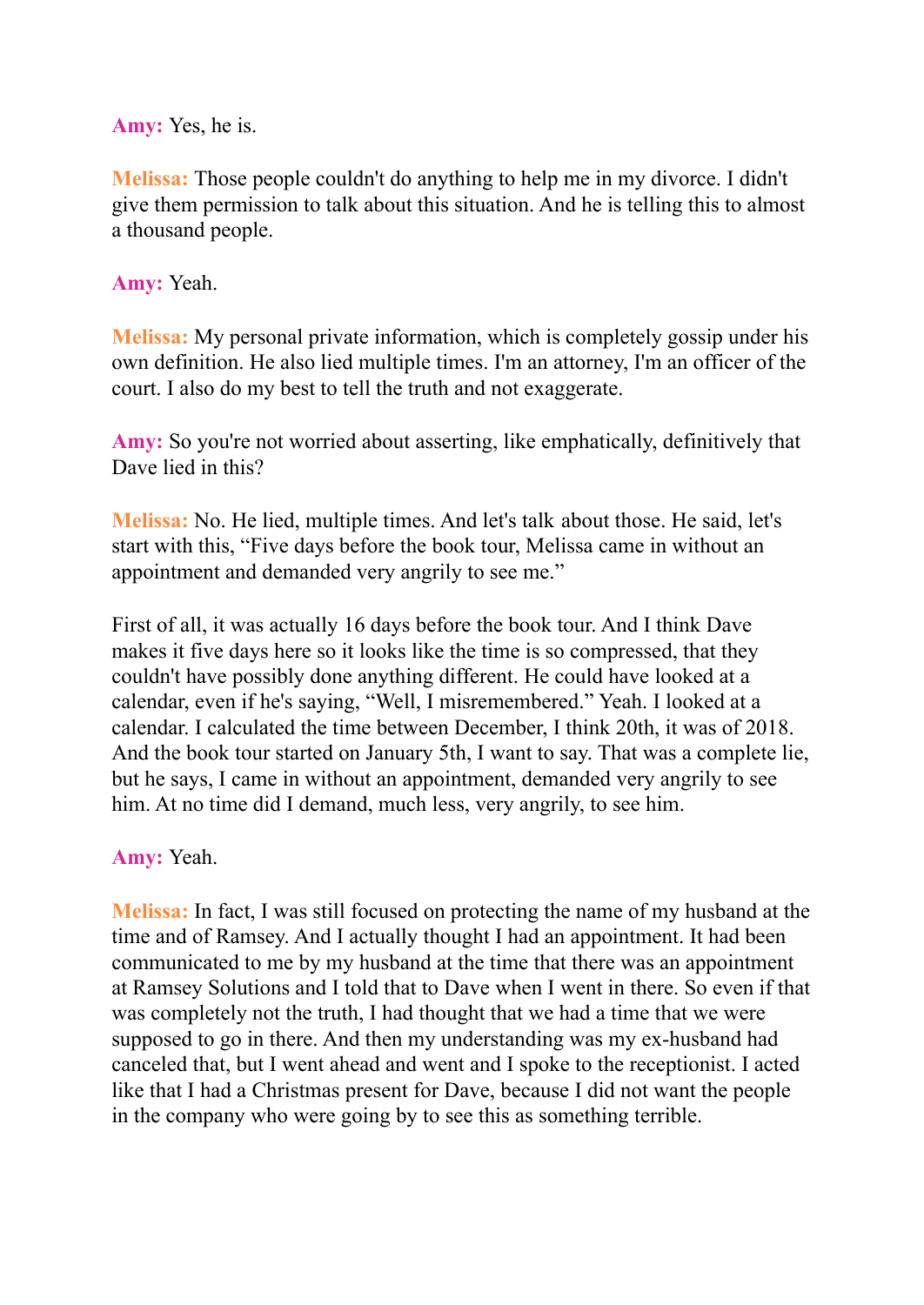**Amy:** Yeah.

**Melissa:** My hope all along had been that this could be, um, a reckoning that would be positive.

**Amy:** Yeah.

**Melissa:** It is absolutely false to say that I demanded very angrily to see him. I have text exchanges. I was seen by many people in the lobby and that's completely not true. And so, you know, "began to accuse Chris of doing all kinds of things." So this actually wasn't the first time that they had heard about some problems. I guess, do you want to call it misbehavior? This was not the first time, by any means.

**Amy:** The first time that they heard about it, or the first time you mentioned it?

**Melissa:** Uh, it was either one.

**Amy:** Okay.

**Melissa:** Either one. They knew about some inappropriate behavior many, many years before that. And how I know that is Dave actually said it to me. There were three days of meetings: December 20th, December 21st and December 22nd in 2018. In one of those meetings when I, I brought up an earlier situation, from Dave's own mouth, he said, "Well, we did an investigation around that time and we concluded that it was only an emotional affair."

**Amy:** That's fascinating to me now. I wonder if he just asked him if he had an affair and he said, "Well, it was emotional and that was it."

**Melissa:** That seems to be consistent with how Dave concludes what is true.

**Amy:** Did they ever talk to you?

**Melissa:** No. And if they'd done the minimum level of validation or investigation or inquiry, they would've known that not to be true, but they didn't. And to have Dave from his own mouth, say they did an investigation, and this would have been in 2007, -08, -09, somewhere in that range, because there was a pretty long situation.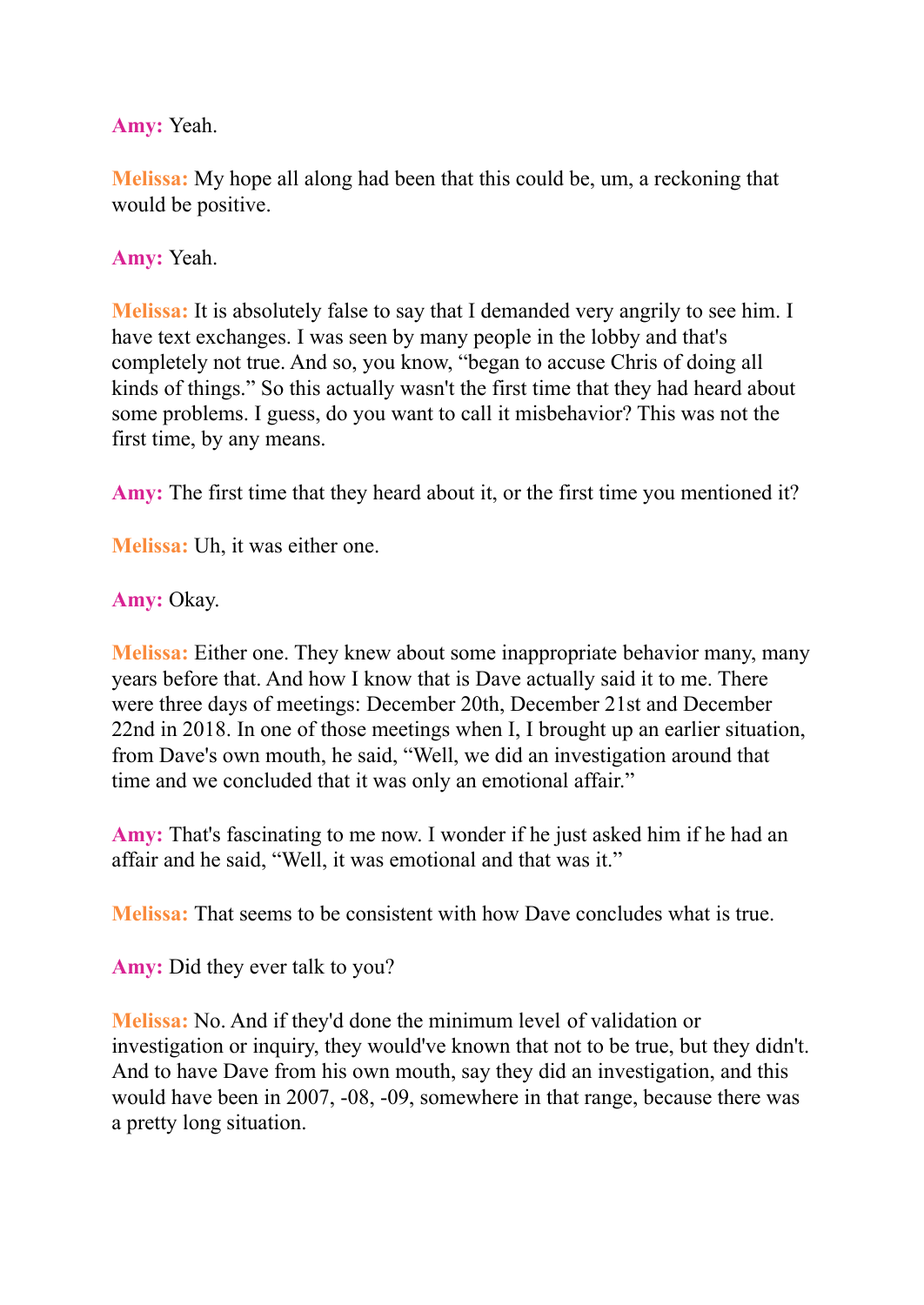**Dave:** Um, then they're arguing about it. And I can't tell who's telling the truth. And so they said, and one of them said, "Well, the elders of the church had been through all this with us for 10 years."

And I'm like, "Elders of the church? Get in here." Five hours later, me and several operating board members are sitting there with Chris and Melissa and then trying to figure out what the truth is in all these accusations and horrible things. Uh, suffice it to say, there are no angels in this story, as there usually aren't, including Chris. And um, looking at it, it was messy, but there weren't weren't clear lines. And we said, okay, um, not because we're taking up for Chris because he's getting ready to go on book tour, uh, but because there's not a clear line, if there was a clear line, we would have taken the hit and canceled the book tour, but there wasn't and Chris wouldn't be here anymore.

**Amy:** Dave says he's so confused. There's so, there's conflicting things happening.

**Melissa:** If we go back to some of the themes of some of these earlier anecdotes—accusations are bad, they're most likely, they're most likely false. And basically in one of these stories, I'm going to tell you that they're false. And why would you believe them to be true?

So that is what I experienced. When I went to Dave, I was met with Dave and two other male members of the board and they were very hostile, Dave especially. And it was basically, "What other false accusations do you have?"

**Amy:** Did Dave say that to you?

**Melissa:** Yeah. So if you remember, I said this wasn't the first time they had learned of things approximately a month prior to this.

**Amy:** Some recent things?

**Melissa:** Yes. So they'd learned of more recent things that no one in any kind of right mind could characterize as appropriate in any way. It's been confirmed that everything that I have told them and laid out to them was true. Being in a meeting with three male board members that your husband works for, who are incredibly hostile to you and telling you, you have false accusations and that you're lying. It was so traumatizing to me. I can't even, I can't even describe how horrible that, it was about 30 minutes, at least from my memory. It was like being emotionally raped. And I don't use that description lightly. These are men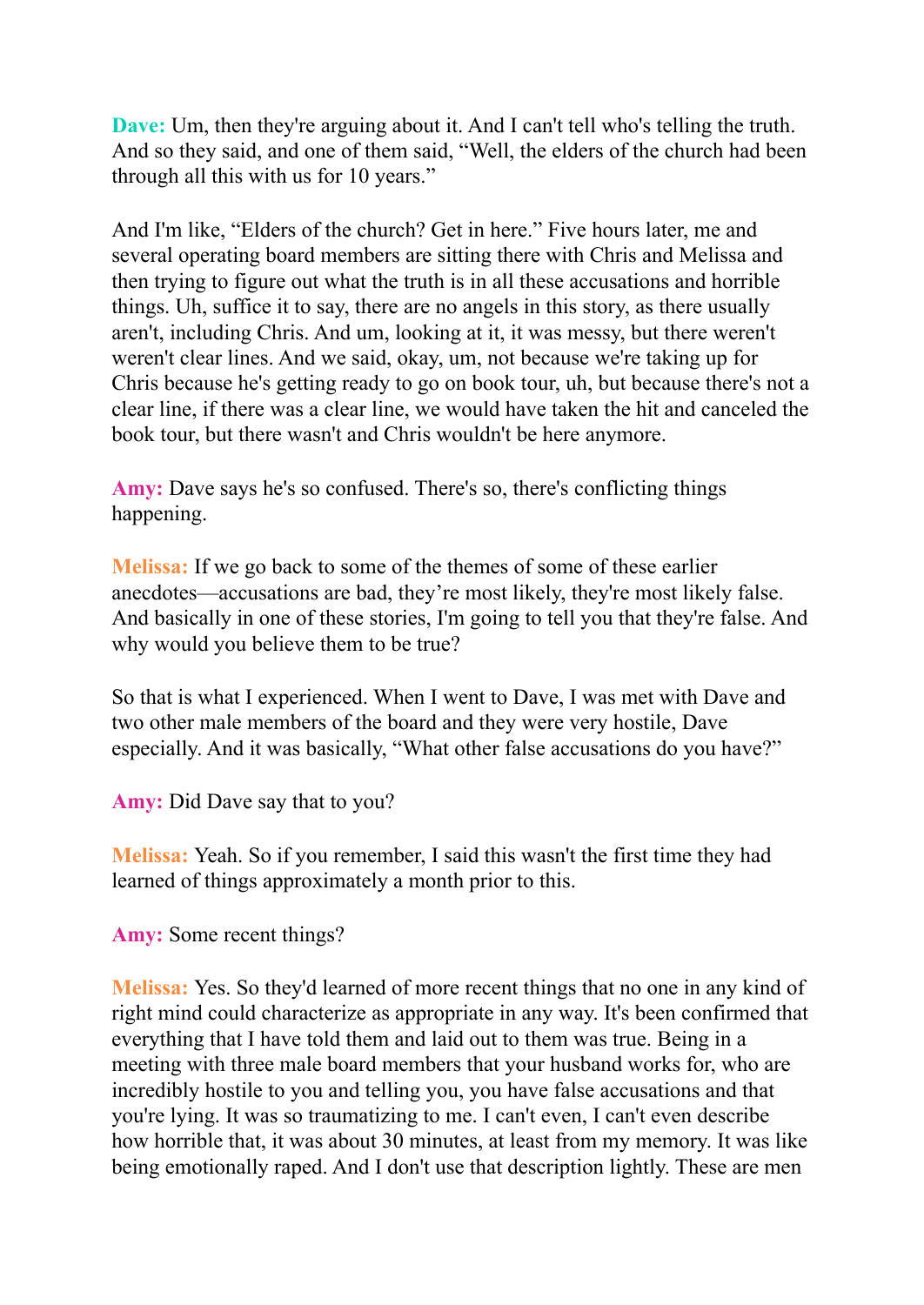that have the power over your income, your health insurance for your child who needs this medication to live, and have power and influence in your community and in, in your churches.

Some would say then, why would you go to them? The reality is I expected that this would become public. There are enough things involved in this situation that I fully expected that it would become public. I actually was trying to help them. I thought, they need to get in front of this. They need to realize what's happening here and that this is not good. This is gathering steam. And this is really bad.

**Amy:** Yeah.

**Melissa:** And I thought of, well, what if I didn't go to them and then this became public? Then it would be like, why didn't you come to us?

**Amy:** Yeah, you can't win in this situation.

**Melissa:** I can't win. I can't win. I thought that was the right thing to do out of respect for them.

**Amy:** At a certain point, Dave says that he finds out that the elders of the church have been going through all of this for 10 years. Did he then invite the elders in to hear their side of what was happening? And I'm really interested in that because he says, he's trying to figure out the truth, all these accusations and horrible things. He's got the elders there now, and he's still confused.

**Melissa:** My experience was, he did not really want to know the truth. He did not want to know the truth. It

**Amy:** Who didn't want to know the truth?

**Melissa:** Dave did not want to know the truth. Again, it had been a month prior to that where nobody reached out to me or contacted me. In fact, it was the experience of being completely shut down and disbelieved.

**Amy:** When you reached out and said you had some concerns about an issue.

**Melissa:** Yeah, that it was false accusations. And at the time, I had a massive amount of evidence that everything I was saying was true.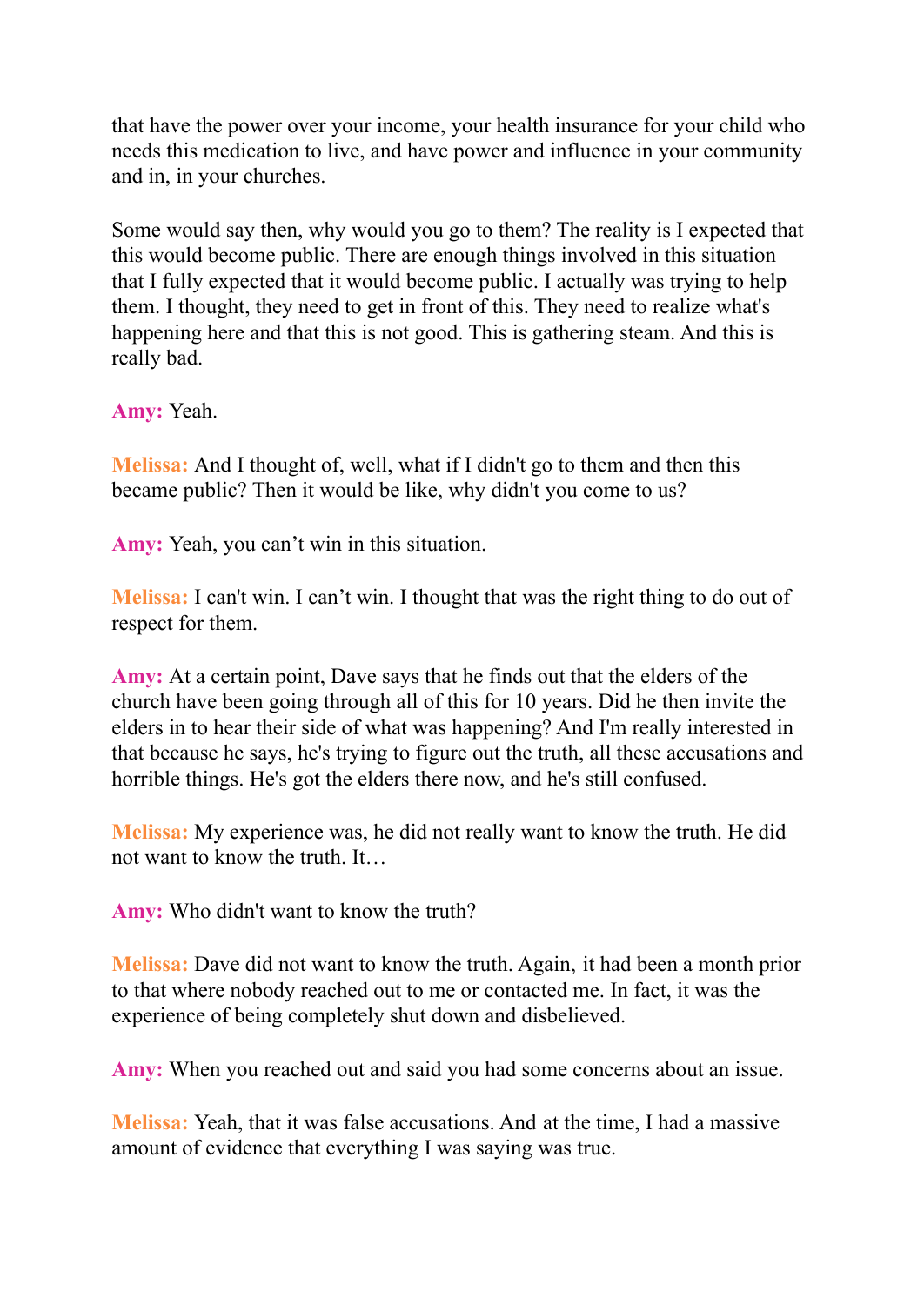**Amy:** Did the elders corroborate that?

**Melissa:** Yes, they did. Only one time did Dave specifically ask me if I had a recording of one thing. And at the time, I didn't know if I did, but that was the only time he asked for any kind of corroboration of anything, oh, of one specific aspect of the allegations, but nothing else. There were numerous things that I mentioned in all of this that they never questioned, never followed up on. I was clearly in deep, deep distress. They did not want to know. And in fact, I was shamed and gas lit, and told I was engaging in false accusations.

And again, it was so traumatizing. I can't even, it's still hard to talk about and I've had lots of therapy about it.

Amy: So when he says there weren't clear lines...

**Melissa:** That's completely untrue.

**Amy:** And so whatever line they're talking about, they decided that it wasn't crossed.

**Melissa:** Whether he thinks there wasn't clear lines as to who was telling the truth, which I think is what he's…

**Amy:** okay.

**Melissa:** What he's implying here. That's completely not true, because again, there were corroborating people there.

**Amy:** Why would he be so confused if all these people are saying the same thing? Like…

**Melissa:** If we go back to these earlier anecdotes in here, what he says is basically until that person…

**Amy:** The accused person.

**Melissa:** Admits that all things are true, basically anything else is rumor and innuendo. So that would include anything I was saying, anything other people were saying, and again, he did not ask for, or seem to want any actual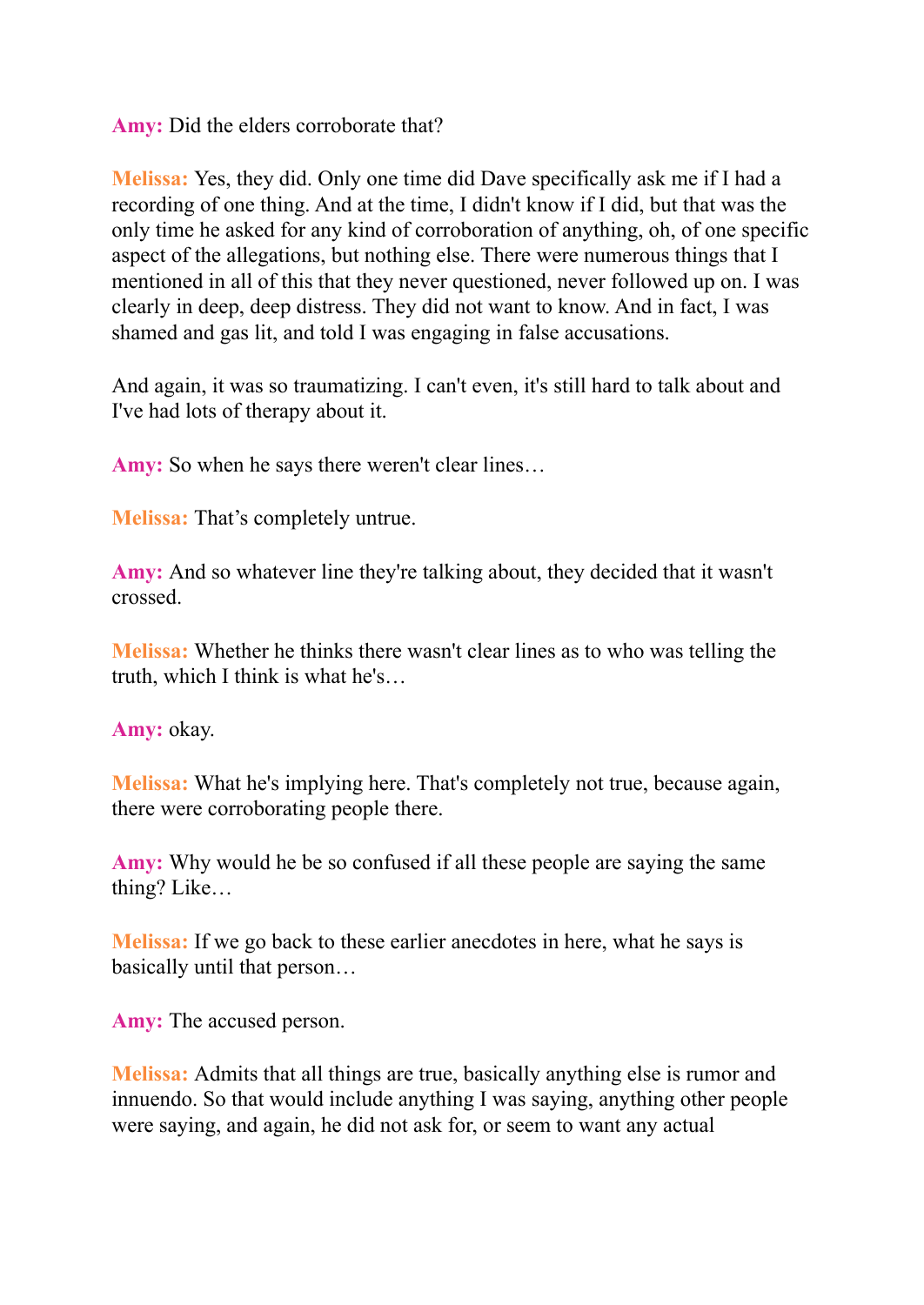corroborating documentation or recordings or anything else. Yeah. I was incredibly vulnerable in that situation. My children were vulnerable.

It shouldn't have been up to me to prove what was happening, which has now turned out to all be true.

**Amy:** What would they think that it would gain you to go to them and make that up? If that wasn't true, you could possibly lose everything.

**Melissa:** That answer is displayed later on when Ramsey sent board members to a hearing in my divorce, on temporary parenting time of all things, where they characterize me as crazy and vindictive and trying to use this in a situation, which I would never do.

#### **Amy:** Yeah.

**Melissa:** My goal has always been to, for the truth to, for us to do as Jesus calls us to, to embrace the truth and to embrace ownership of our behavior, to protect my children and myself. The idea that somehow I wanted to harm people or be vindictive, um, is completely undercut by an exchange that Dave and I had at this meeting where he asked me, and I now see how incredibly unhealthy and inappropriate this question is.

He said, "Well, we could, we could fire Chris. And we could cancel the book tour. We could take that \$10 million dollar hit. We could do that."

**Amy:** Wow

**Melissa:** "Do you want us to do that?"

**Amy:** Putting that on your shoulders.

**Melissa:** Yeah, I mean, again, I was in deep trauma in the middle of all of this and I wanted to save my marriage, but that's really inappropriate. I didn't say one way or another. My response was something to the effect of, "I just want God to be glorified." And that's what I want in this, to pull back the curtain on deception and manipulation and things that aren't true and aren't of Jesus and for God to be glorified, even in the exposure of really dark things.

**Amy:** Dave says, "Not because we're taking up for Chris because he's getting ready to go on book tour" here. I think we're going to call that leakage. You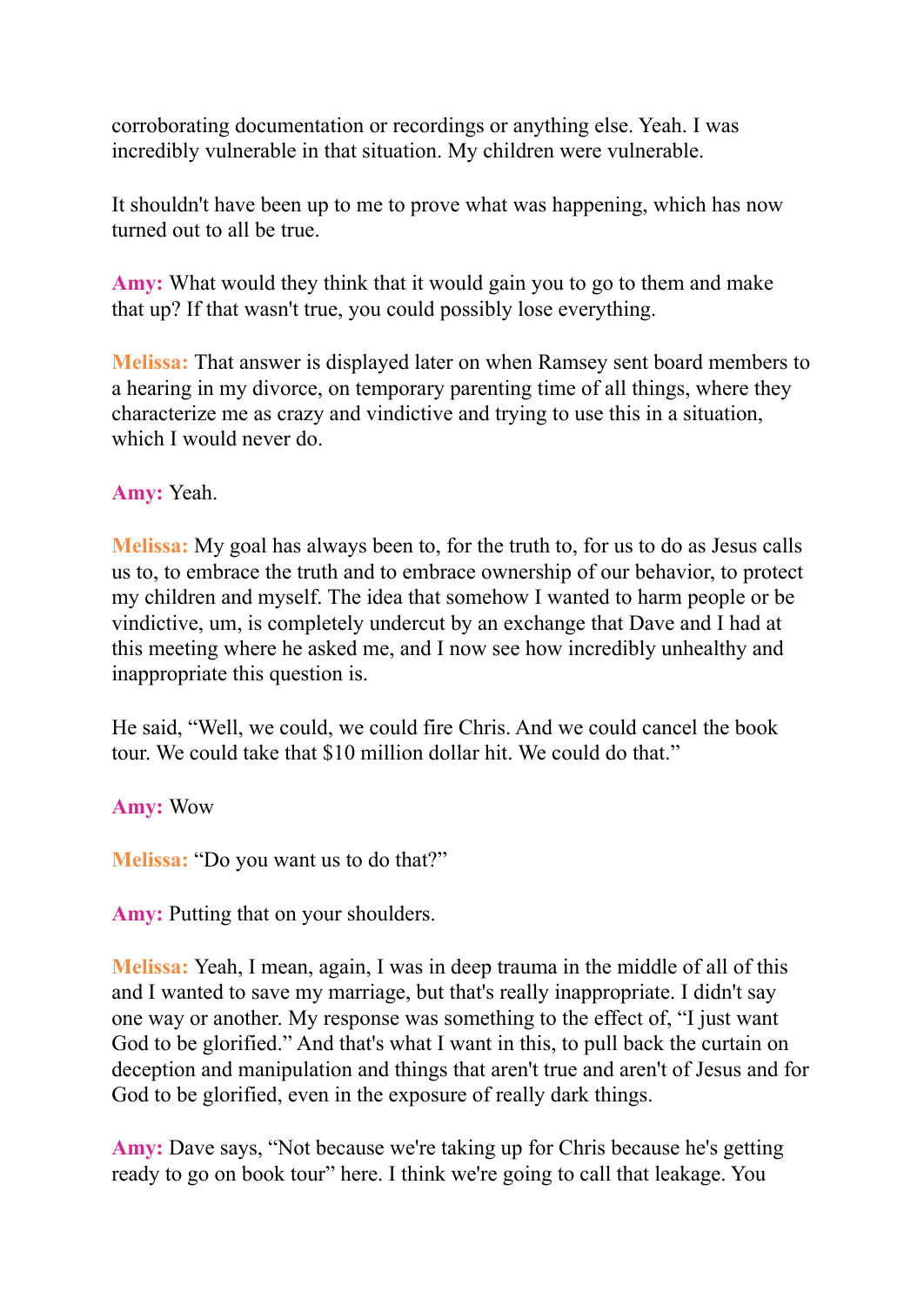think that's, how can you say you're not, because this whole speech is about how you take up for your friends. Own it Dave. Own it. We are going to take up for him. Maybe you don't want to say it's because of the book tour, but he has clearly asked you, we have invested \$10 million in this. What are we going to do now?

**Melissa:** That's a really loaded question.

**Dave:** And so we, we wrestled with facts and pushed rumor and innuendo to the side. And as best we could do in that situation, made a decision said, okay, Chris is going on book tour. When he comes home, he's going on sabbatical for a month, which will give him time to work on his marriage and try to save it. And we'll pay for the marriage counseling. We're going to put them in coun-, we're going to do all these things together. And we're, uh, and Melissa, if you want to go on book tour with him, that'll be okay, as long as it's not a toxic situation. And over the next five days, it was a lot of hyperbole and drama.

And we decided it was going to be a toxic situation and, uh, several of the board members came and said, "Look, she does not need to go on this tour. It's not a positive thing. It's not going to cause healing in their marriage and it's not going to be positive for the tour, either one. So she needs to not go." Which she was really angry about that, obviously. We came home, and when he came home from the tour to do his sabbatical, um, instead of them working things out, it got worse. And, uh, we played as best a role as we could play in all of that to help and be there for them. Um, pray for them. Uh, if there are facts, not purple egg rumors, not threats.

"I'm going to expose you, Dave Ramsey, because you have covered up for Chris Hogan."

Have at it. Better people than you have tried, gungadin. Expose me. I is what I is. I got your six, until I have facts, not rumors and not innuendo.

**Amy:** And then to say, "We wrestled with facts and pushed rumor and innuendo to the side." How did they decide what was facts and what was rumor and innuendo?

**Melissa:** Well, and I mean there wouldn't have been any rumor and innuendo.

**Amy:** People directly involved.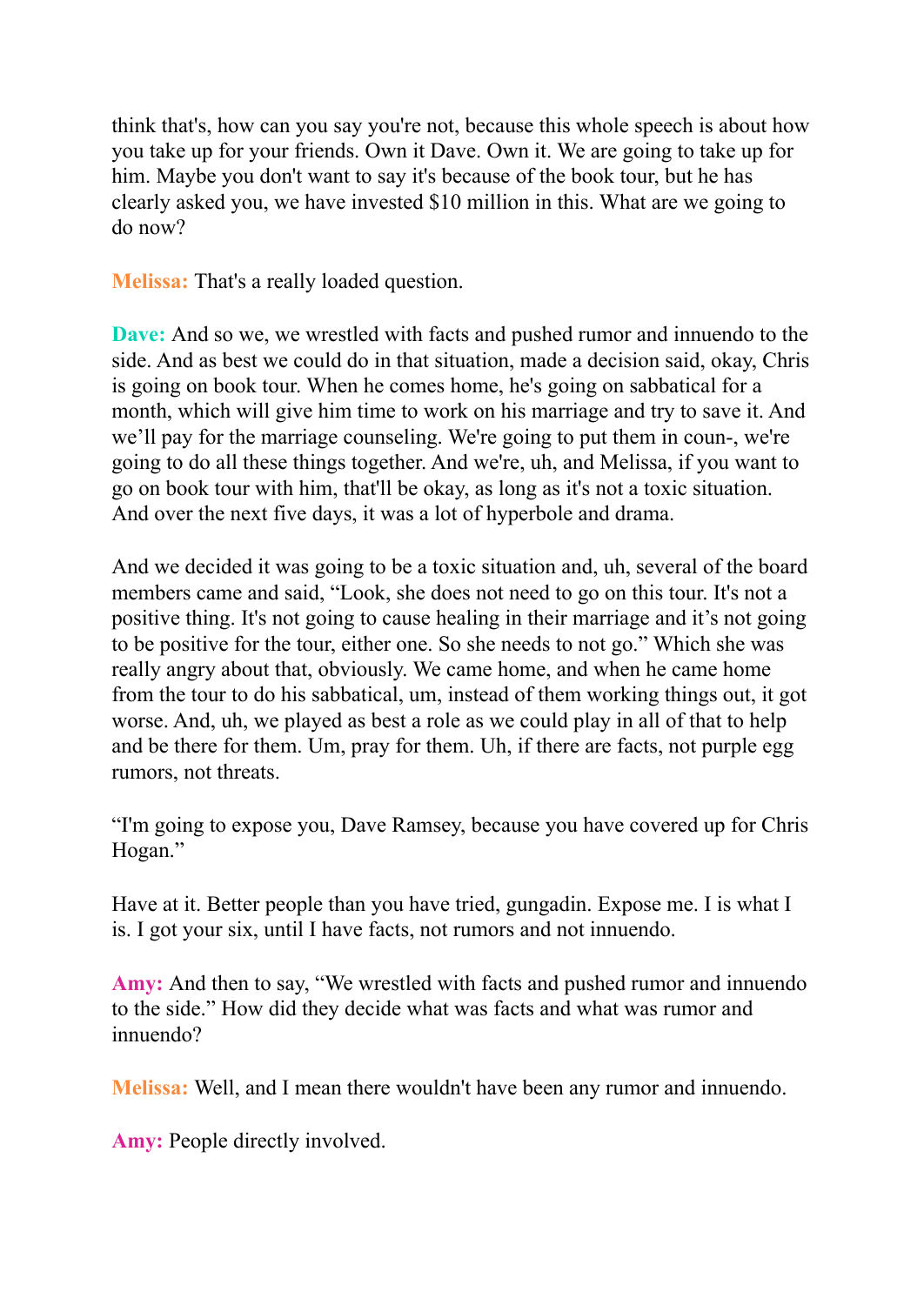**Melissa:** Directly involved. That just doesn't even make sense.

**Amy:** And then he says over the next five days, a lot of hyperbole and drama happened.

**Melissa:** Well, let's go back to, it was 16 days. So again, this, that was not true. The reality is: I'll stand by my choices and my words and everything that happened in that period. And I have a lot of verification of all of that. God made me a lawyer for a reason.

And when you're in certain circumstances that are really unhealthy. And one of the things you do is you start recording, because you can't make sense of what is happening. I have lots of documentation and recordings and verification of, of my response and where I was. There were a small number of people that knew what was going on at the time, but I think their characterization of it would be inconsistent with mine—that I was not in any way, engaging in hyperbole or drama.

**Amy:** Yeah. I don't know who wrote Dave's speech, if he wrote it or if he chose these words carefully. But if he says, "It was a lot of hyperbole and drama." He doesn't say your name there, but he clearly implies the hyperbole and drama is coming from not Chris. It can't possibly be Chris.

**Melissa:** Right. And he goes on to say later, "She needs not to go. And she's really angry about that."

**Amy:** Was that true?

**Melissa:** No. The reality is, you know, we were in a situation where they had proposed what they called a restoration plan and they kept changing that, of what, what could and could not happen. But then at the same time they were doing that, they were saying, "We're following through exactly as we had said we would." So that's really confusing.

**Amy:** You know, they're changing it.

**Melissa:** Right. You're sitting in a situation where, what they're demanding or what they're saying can and can't happen is changing. But then they're saying, "But we're, we're following through." So that's hard to make sense of when you trusted people.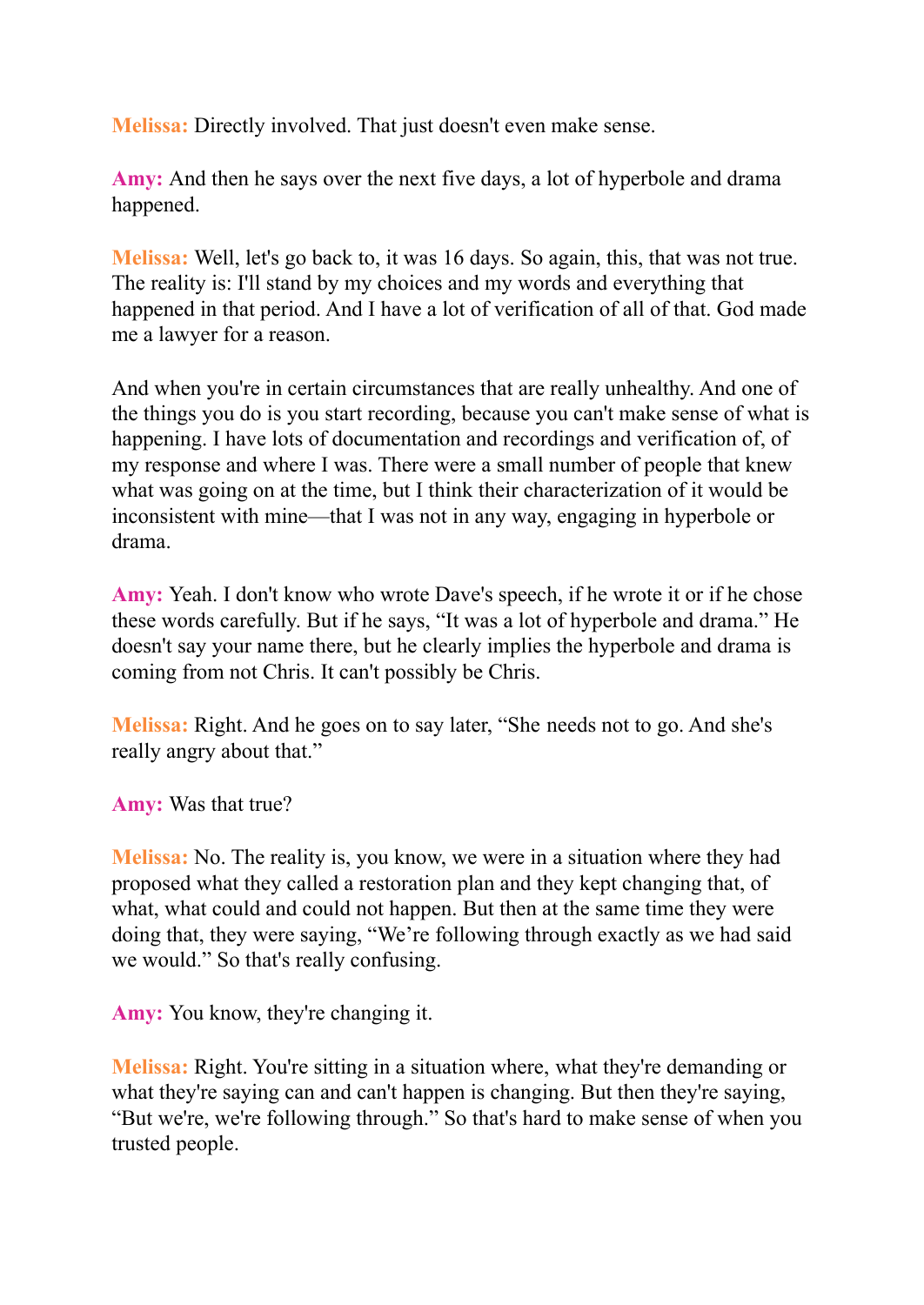And again, this goes back to, as believers, I think our default is to give the benefit of the doubt. These people said, they're believers. They say they love us. They say they care about us, but when the actions are completely at odds with that, it's really confusing. That's cognitive dissonance. And so that's what I was in, going, wait, they're saying they're doing this, but it's completely the opposite.

And one of those things was, we'll pay for marriage counseling. And so they had said that. There are certain situations where marriage counseling is not appropriate at all. And the idea that an employer would say, as a condition of this moving forward, you're going to be in marriage counseling.

**Amy:** Together.

**Melissa:** Right.

**Amy:** That's, it's not just separately.

**Melissa:** And then also to later on add, and we are going to want reports from all the therapists, which would include individual therapists, marriage, and we're going to want reports from your elders. That is completely inappropriate. And that was one of those changes where you're like, wait a second, that, I knew enough to know that was really unhealthy and controlling and inappropriate.

And that was not anything that had ever been talked about.

**Amy:** He says, we played as best a role as we could play in all of that to help and be there for them. Pray for them. And if there are facts, not purple egg rumors, not threats. That's his, purple—purple egg is a reference to Twitter. It used to be, if people started an account and they didn't change picture, it would default to egg.

**Melissa:** That was well before this.

**Amy:** That changed a long time ago, but then he turns on this really sarcastic, "I'm going to expose you Dave Ramsey, because you've covered up for Chris Hogan." Like he uses this really sarcastic voice and then it switches to threatening. He says, "Have at it. Better people than you have tried."

**Melissa:** Yeah. So again, it goes back to—any kind of accusation or calling out a potentially bad behavior. That's the problem. So anybody to say, we're going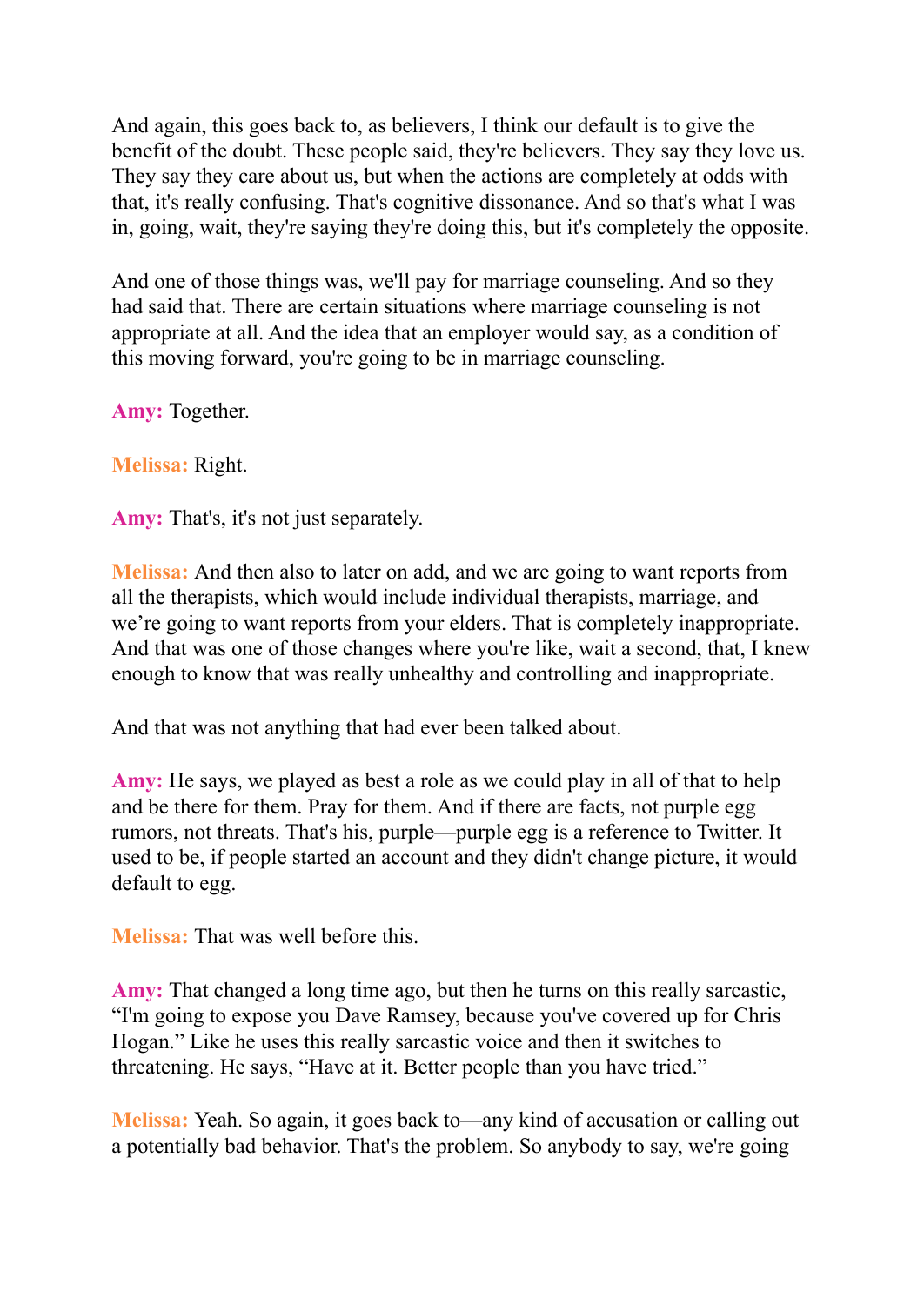to expose you, or, or even to say, we're going to hold you accountable for these. That is the problem.

**Amy:** He's threatening people that would dare speak the truth about this.

**Melissa:** Yeah.

**Amy:** This is a threat. "Better people than you have tried." "Come at me," basically is what he's saying.

**Melissa:** Yeah.

**Dave:** And so we're walking with Chris through this process and, um, you know, very detailed, unbelievably inserted into their personal lives to, to know what's going on because he owes that to us if we're gonna take his six. Does that make sense?

And we have, we've got his six. We've got friends in his corner. We've got spiritual people in his corner. We got prayer team in his corner. Paid counseling in his corner. He's got a good attorney. Every bit of that.

And so.

Amy: Well, if you're, is there any question in your mind sitting in that meeting? He's, you know, "We've got friends in his corner. We've got spiritual people in his corner." He must be right with God then, right? "We've got a prayer team in his corner." Well, then this must be the good guy, right? "Paid counseling in his corner." That's great. "We've got a good attorney." What does that mean? They have a good attorney. I don't know like what all that means, but the message that I would get here is that this guy is in a nasty divorce and it must not be his fault, even though we have heard Dave say there were no angels in this. But he must not have done anything too bad because we know where Dave stands on things. And he's still there.

**Melissa:** Let's go back to how he says, there's no angels in this story. By saying it's a really nasty divorce and there's no angels in this story, it's basically like, "It's really confusing. They both did bad things. We'll figure it out and we're playing the best role we can." When the reality is I don't claim to be a perfect person. We are all sinners. I don't claim that I was perfect in anything, but I acted with integrity in my marriage. We were married for 21 years and were in a relationship for five years before that. I did my best to be a good wife, support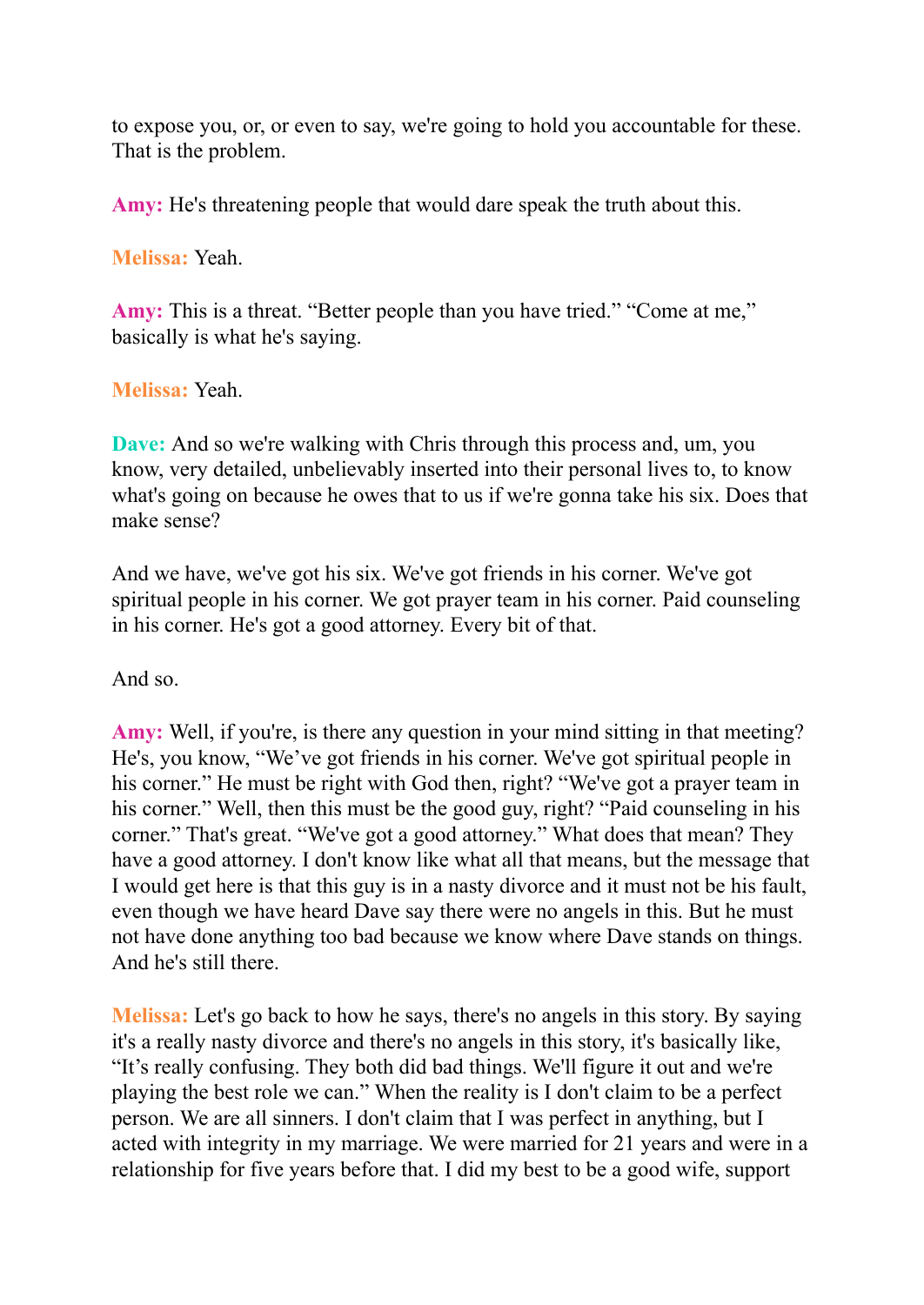my husband. So for Dave to characterize it as, "there's no angels in this story," I think is completely disingenuous to the information that he had at the time he spoke. He completely mis-characterized the situation, because that suggested that there was things that happened that that did not happen.

When Dave is saying, "We're walking with Chris through this process. We have friends in his corner, spiritual people, counseling, good attorney." You know what you don't hear there? You don't hear that they, in any way, support me at all. Or my kids. What you hear is they have taken a side, they've chosen a side and that's Chris's side, even though at the time, every fact that they had, every documentation, every part of this underscored how vulnerable me and my kids were.

And there was nothing. That is what they knew at the time.

**Amy:** Yeah. I'm assuming. And that they were told things about you that were probably not true.

**Melissa:** Well, they knew that there was corroboration of a lot of what I said at the time. And since then, all of what I've told them has been corroborated.

#### **Amy:** Right.

**Melissa:** But they knew that we were incredibly vulnerable and they also knew, to the extent that they were told negative things about me, it had been corroborated that that person, my ex-husband, had lied to them for an extended period of time in a pattern of behavior. So the idea that you would trust that person really flies in the face of any kind of wisdom. But that's the pattern we've seen here is that, "I'm going to trust." I'm going, to…. "Accusations are most likely false. The accuser is bad. I am going to have loyalty and you should have empathy for this poor accused person."

## **Amy:** Yeah.

**Melissa:** That by the way, turns out to actually be the bad actor in the end. And, "I have no empathy for the people that they have harmed." He's emphasizing that here because we have all these things in his corner.

No empathy whatsoever for me or my kids. And in fact, they worked actively against the betterment of myself and my kids, because they sent three board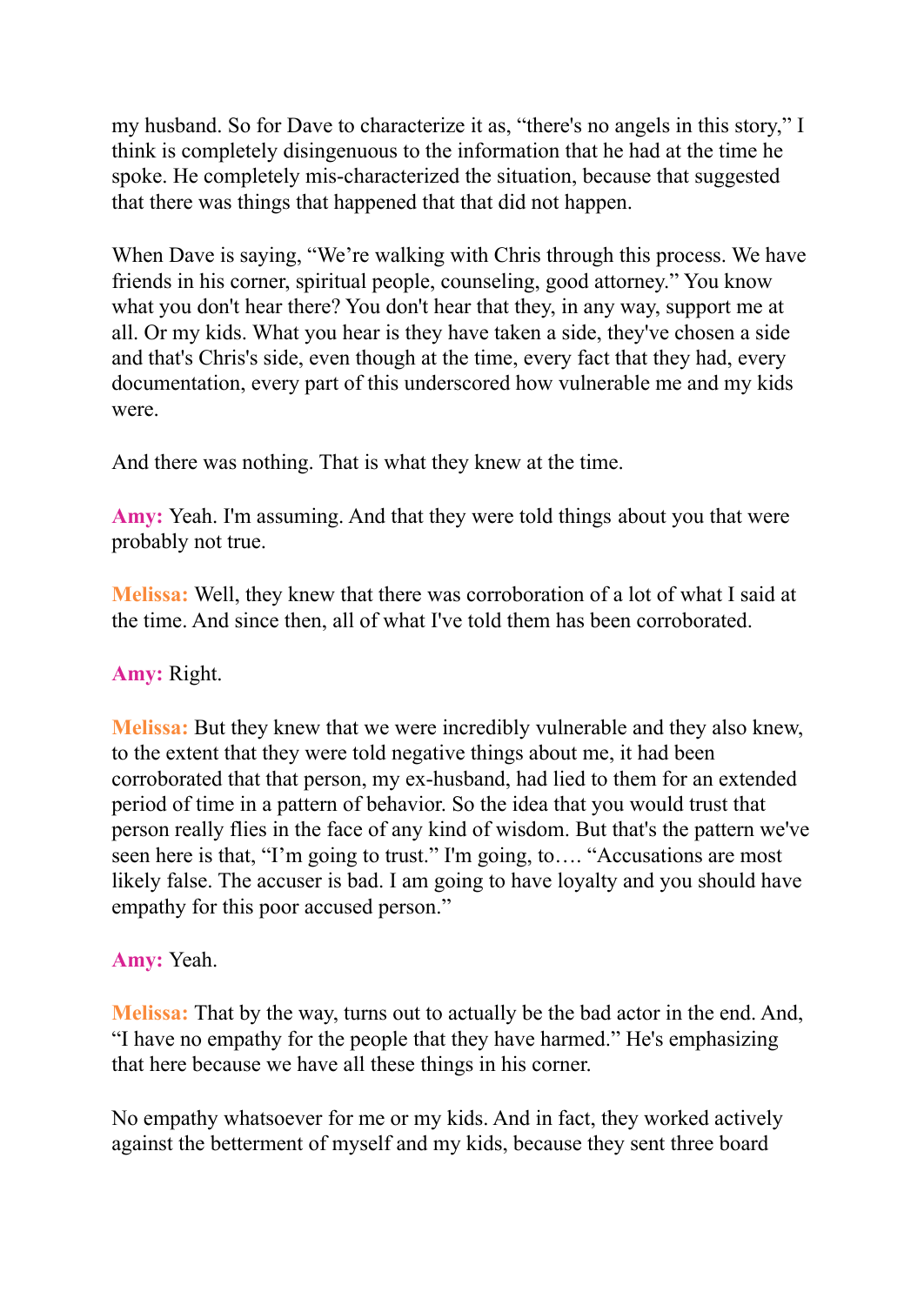members to this hearing. If you want to talk about false accusations, with the allegation that I was trying to get him fired, I was trying to make this go public.

And in fact, I could have gone public with all of this for a long time.

**Amy:** Yeah.

**Melissa:** And did not. I sought support in trusted people around me and went to them when I was concerned it would go public.

**Amy:** Yeah.

**Melissa:** But they thought that the best thing would be to send board members and make these false accusations against me in order to get me under a gag order. And they were effective. They got me under a gag order that I was then under for the next seven months, uh, six, seven months. The gag order effectively actually prevented me from even speaking to my friends or family about what had happened or what was happening.

**Amy:** That's so isolating.

**Melissa:** It's like we were living parallel lives at the time because you've told some of your story. And so now people can overlay what was actually going on when you were trying to find me, when I had disappeared, because these things were coming out and it was so incredibly traumatizing.

But here's what I'll say, God is the hero. This is what I want people to always remember. God revealed so many of these things. I'm not smart enough or a good enough detective, or um, suspicious enough to have found out a lot of these things. God revealed them. There was an opportunity for repentance. And instead what happened was a doubling down of what was happening. Then God would reveal something else.

And this went on for the entire fall of 2018 and then through 2019. And so God was with me in that. It was heartening to me that you cared enough to want to support and find out. And so, even just that care, was a huge thing. God was moving in ways that when you came to me, I wasn't under a gag order.

**Amy:** But you still chose to not say anything.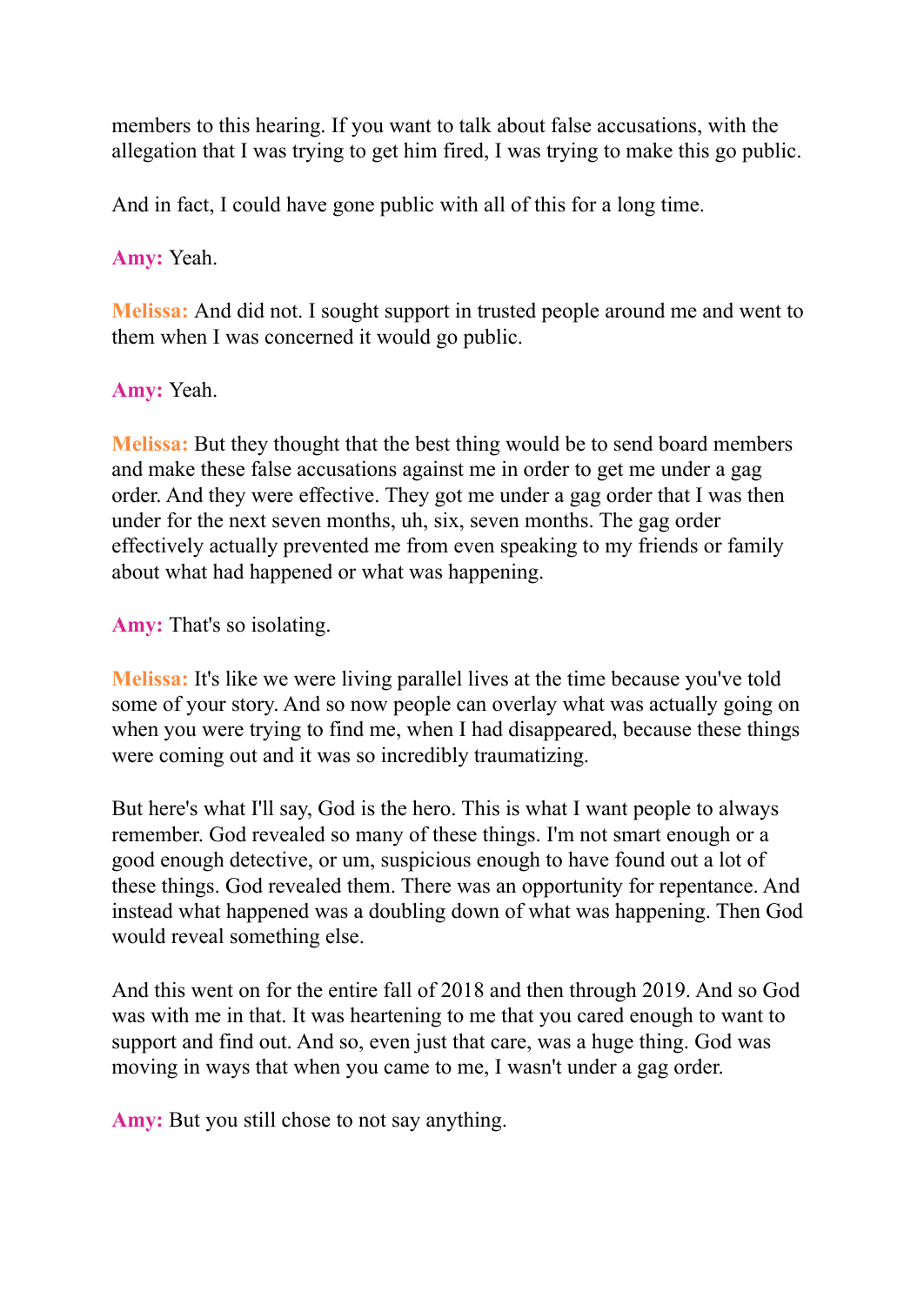**Melissa:** Yeah. Again, God is the hero and God kept revealing things. And I think he's still using people and situations to keep revealing what's happening. I'm sitting in the stands, watching God move things in the arena and I am just blown away all the time. I think that's still going on.

**Dave:** But you're going to hear stuff is why I'm telling you this, aren't you? If you haven't already.

And, um, but that's the reason we put Chris on sabbatical. When he came home, that's what was going on. At that point, we didn't know what was going to happen. And at that point it was still none of your business, but now it's going public. I mean, he's filed, it's a public filing of the divorce and um. And so, you know, some of these people who have opinions out there. And truthfully, um, we had folks working here that heard things and believed that we were covering for Chris and quit.

So, which is kind of okay. And that's probably a good thing. I love you, but if you don't believe I've got integrity and do what I say I'm going to do. You should quit. And if you don't have the backbone to come ask what the flip's going on, you should quit. If you're just going to believe lies on their face, I'm okay with that. Okay. So that's how this works. It's messy, y'all. This is grown up talk, isn't it? Welcome to your first day.

So, having said all of that, if you have personal information of great concern, it may or may not be something that we don't know. It likely is something we have heard or know, because believe me, it's, uh, it's unbelievable. But, um, but if you're worried and you need a little bit of information to know that we have integrity, we will share a little bit of information with you, but it's none of your business really, um. That's what it comes down to.

But if you're worried about our integrity in leadership and are we covering up for him because he's a big brand? Um, the answer is no, no.

**Amy:** Yeah. This part feels particularly personal.

**Melissa:** Yeah.

**Amy:** For me.

**Melissa:** Yeah.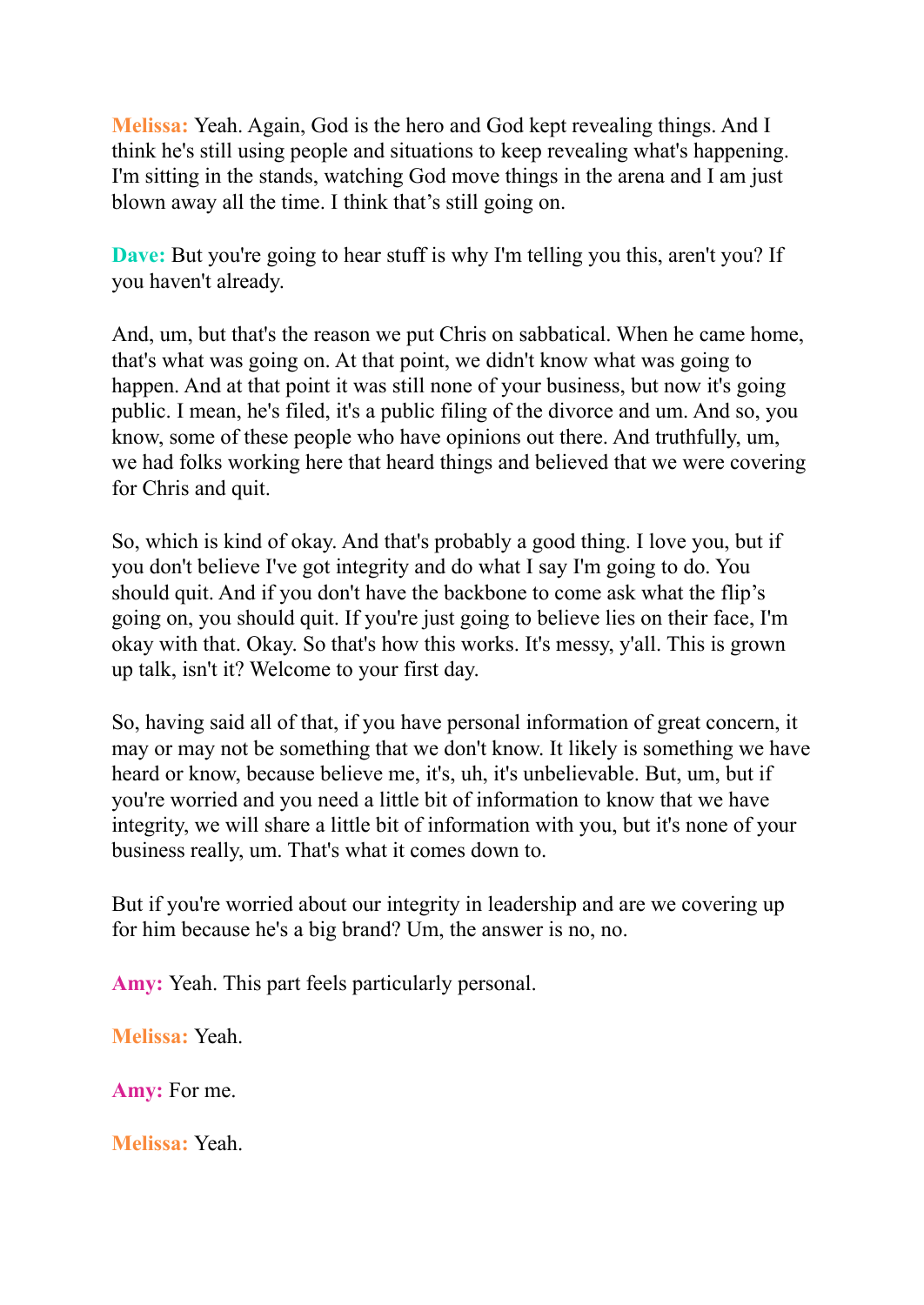**Amy:** He doesn't say my husband's name. He doesn't say my husband's leader's name, but unless somebody else quit, unless they know of somebody else that resigned because they believed that they were covering for Chris, then he was talking about my husband and my husband's leader. And for him to say, "If you don't believe I've got integrity and do what I say I'm going to do, you should quit." Yeah. I guess I'd agree with that.

**Melissa:** Because that's exactly what your husband did.

**Amy:** That is why he resigned.

**Melissa:** But the reality is—this whole audio has exhibited a intense lack of integrity.

**Amy:** And then he says, "If you don't have the backbone to come and ask what the flip's going on, you should quit." I would like to address that. To say, "If you don't have the backbone to come and ask what the flip's going on, you should quit." None of this would happen if he hadn't. He very specifically did go to his leader. He did exactly what he was told to do. So for Dave to stand up and insinuate, in front of hundreds of my husband's former team members, that he didn't have a backbone or that his leader hadn't had a backbone is completely wrong. It's disingenuous. He knew that was not true.

**Melissa:** Dave knew at the time that these people had gone to their leaders.

**Amy:** Yeah.

**Melissa:** In the case of your husband, confirmation of information came from those very leaders.

**Amy:** Yeah. The senior executive VP said this guy did have an affair. Well, and it was while he was working here. What? We didn't know about that one.

**Melissa:** Yeah, Nathan didn't even know.

**Amy:** So, the first time anyone gave us confirmation of that was one of Dave's **leaders**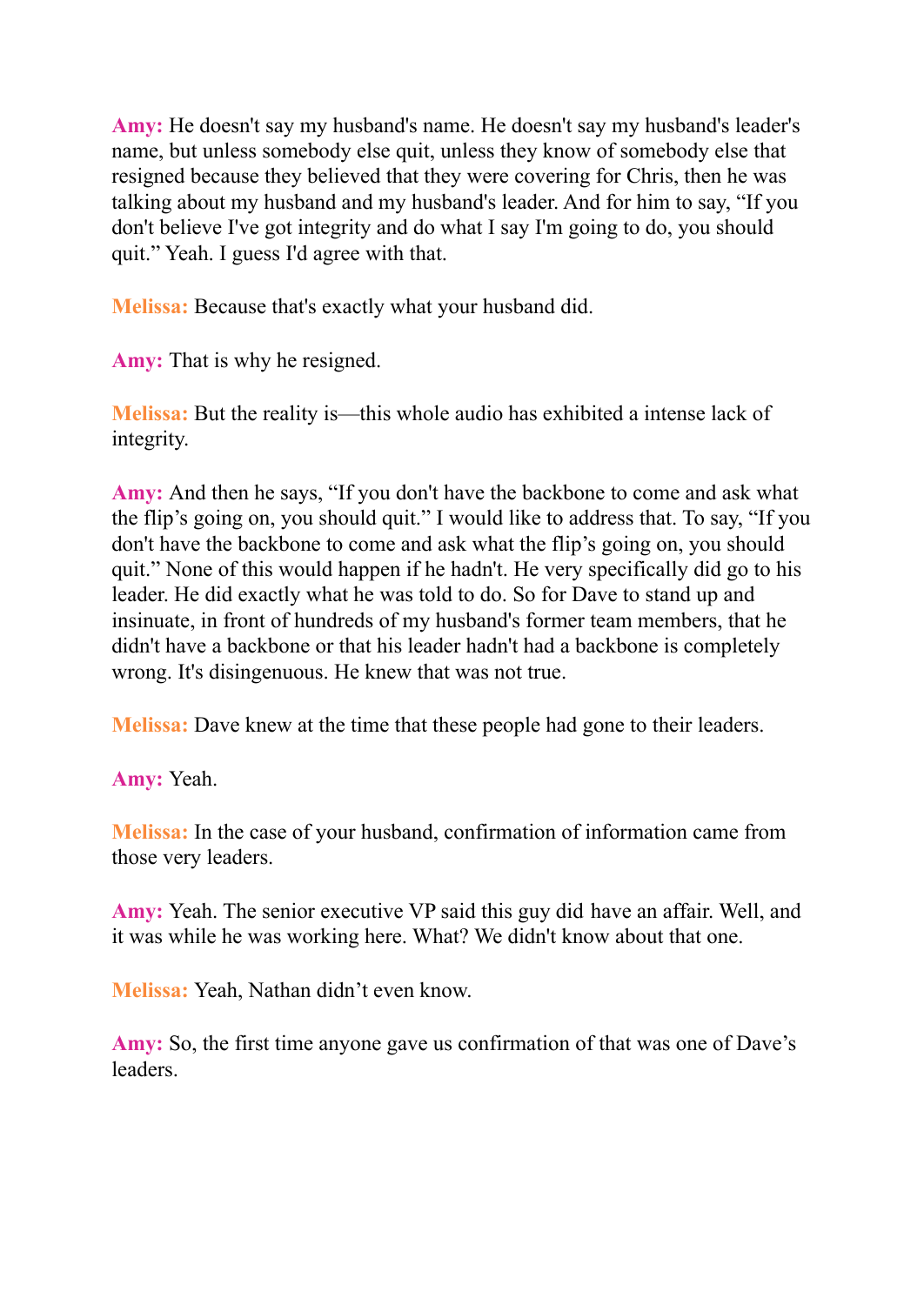And then also to say, "If you're just going to believe lies on their face, I'm okay with that." Dave, you never said Nathan's name, but I'm just going to assume you're talking about Nathan. Why are you saying that he's believing lies?

**Melissa:** There was nothing he believed that was a lie or has proven to be a lie. And since that time, additional information that the company has confirmed to be true, and that we knew was true all along.

**Amy:** They knew during this meeting the things that Nathan knew were true. They already knew enough to know that they were misrepresenting Nathan.

**Melissa:** And I think they were counting on nobody else there finding out. So they used this to try to shut people down internally. Because if you go through this audio, it's highly conflicting because on the one hand they say, "Come to us and people who didn't come to us have no backbone," but then multiple other times they say, "If you have personal information, we probably already know that."

**Amy:** Yeah. I mean, it's like…

**Melissa:** He says, it's none of your business really.

**Amy:** He goes right from saying that Nathan's believing lies or insinuating that the people that have left are believing lies to saying, "Having said all that, if you have personal information of great concern," he says that with a sarcastic voice, we could talk to them.

But that's exactly what Nathan and his leader did. They had personal information of great concern and they disregarded them, they misled them.

**Melissa:** And then here they lied about them!

**Amy:** They wordsmithed all these things, and then misrepresented them to the entire team. I think the hardest thing, and I said this in the last,in one of my last episodes, that there were people in there that knew Dave was lying and that knew the character of my husband and his leader, and they just sat there.

**Melissa:** And are still sitting there.

**Amy:** And have never said anything. Like when did you cross the line that you are okay to do that? What are you telling yourself? What are you telling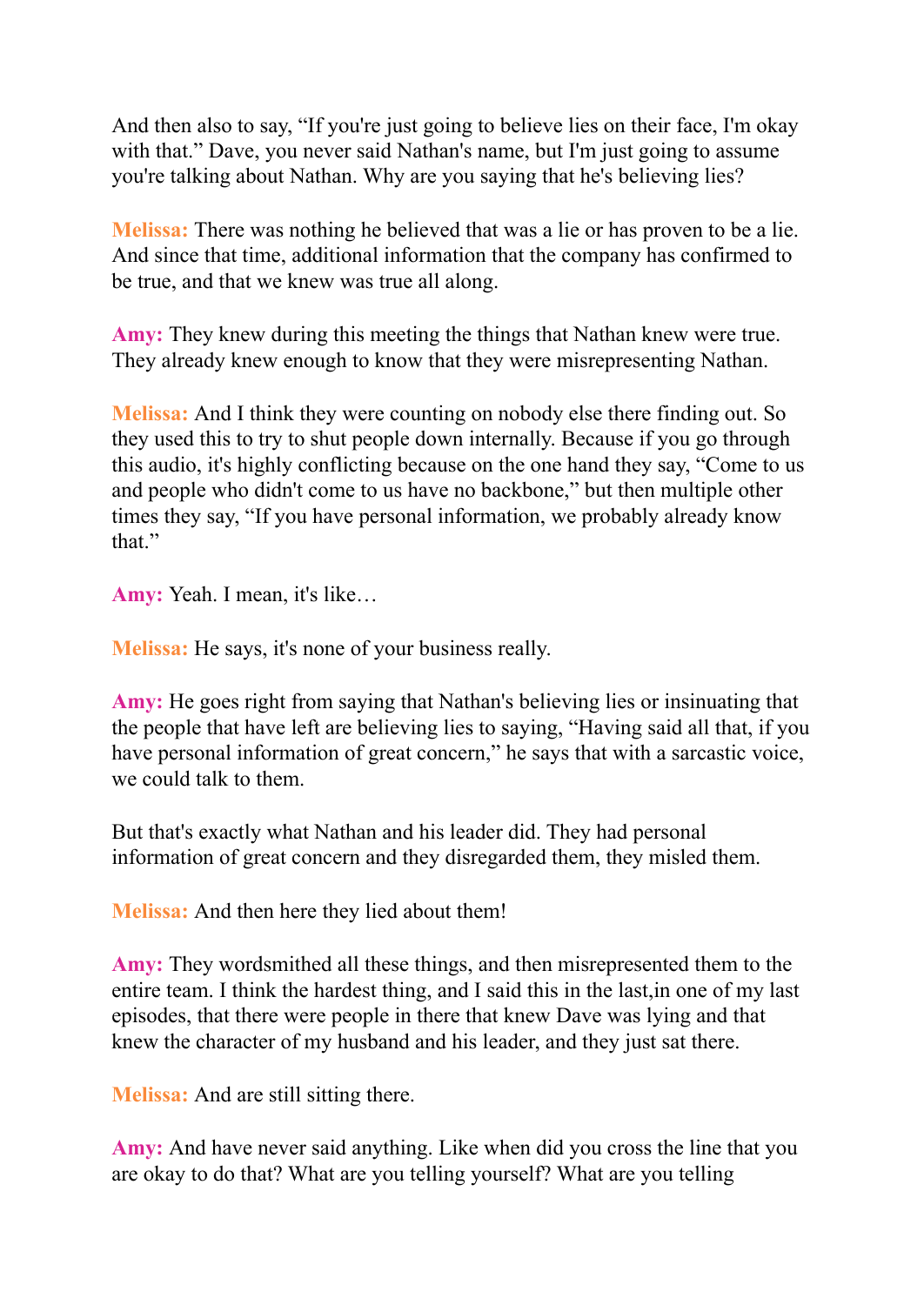yourself now that you know the absolute truth about all of these things about Melissa and that you were lied to? And that you were okay with letting the whole entire team think that she was a terrible person, that she was not trustworthy? What are you doing to make that right? Why was that okay? How are you justifying the fact that you sat there and were willing to damage somebody so much?

**Melissa:** I think people should wrestle with their actions before the Lord.

**Amy:** And I'm not talking about people that were sitting in there and didn't have any idea.

**Melissa:** I'm talking about leadership.

**Amy:** We're talking about leaders of Nathan and his leader that knew these guys, knew their character. People that knew the whole story and knew that Dave wasn't sharing an accurate representation with the team. People that knew Melissa and suddenly were going to have to decide, against everything they had already seen about her, they now we're going to think that she was a bad person.

**Melissa:** Some of these people, I had counted as friends and there was nothing, um, in the past or in anything in any of those discussions to lead them to believe that I was not telling the truth. And in fact, there was a lot of collaboration that I was telling the truth, and they're going to have to stand before the Lord and account for themselves in that. Not a single person involved in any of that has ever come to me, has ever owned anything related to that.

In fact, when I was in one of those meetings, I had really prayed about bringing up some of this information about how they had already acted and how they had treated me. I said, "I was very hurt when you had done these things," these two things, including referring my ex-husband to divorce lawyers and….

**Amy:** Before he had ever even, never mentioned it to you.

**Melissa:** Yes. And in basically advising him to get away from me and get a divorce and different things like that. And when I said that Dave reacted very strongly and intensely and said, "Well, if you don't trust us, what are we even doing here?"

And if you can imagine, after the interactions I'd had with him and the other board members and how vulnerable I was at the time, when I was bringing up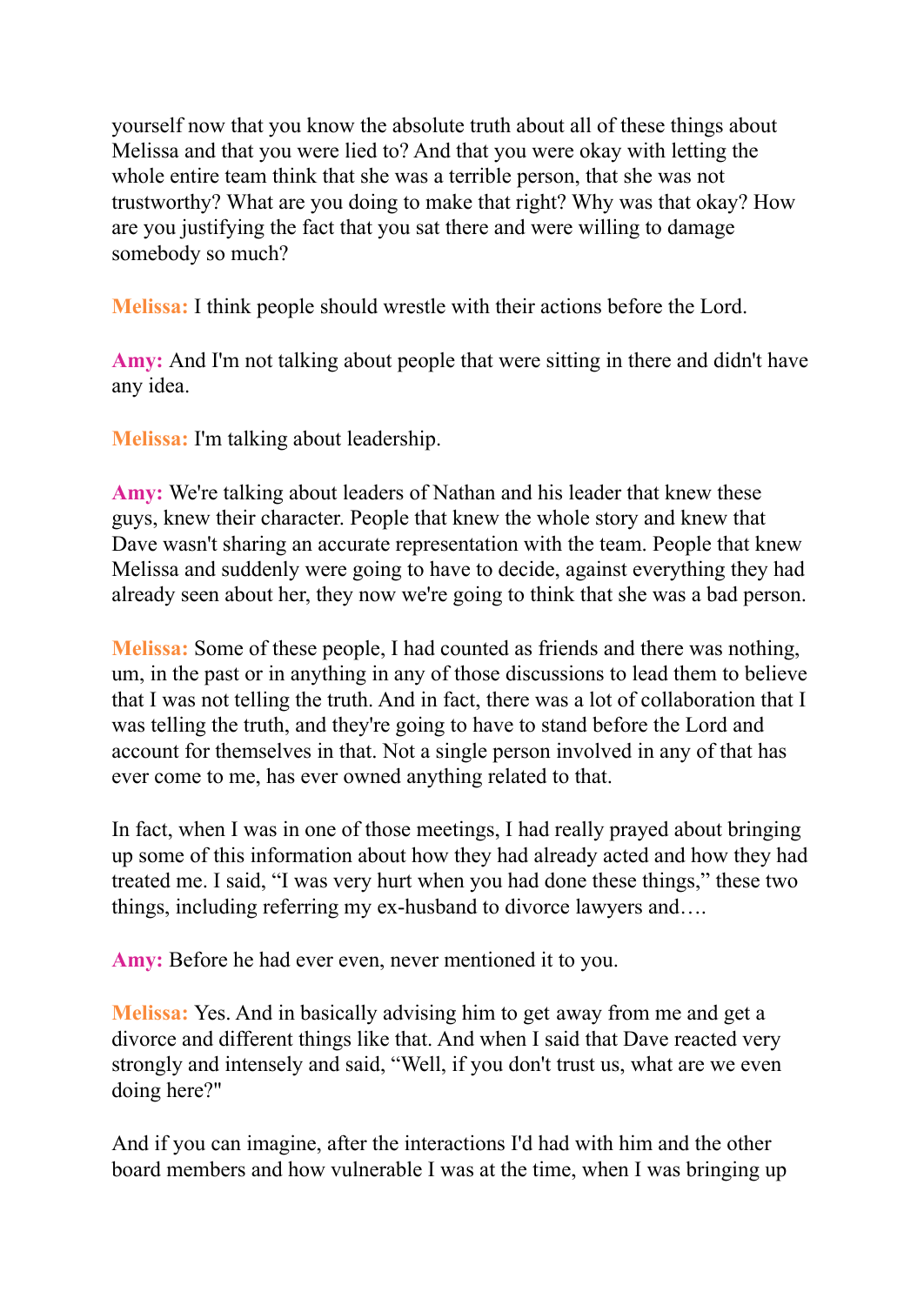concerns of here's how one way in which you have hurt me and that was his response. I actually ran out of the room and was in the bathroom on the floor. It was again, so traumatizing to, there was no empathy for me at all. Basically for me to bring up any concern was, um, attacked in that kind of way. I have no problem saying that's what happened because there were witnesses and that's the truth.

And that's a really unhealthy and abusive way to respond to someone who has vulnerably come to you. And then who says here's a, is a way in which you've hurt me.

**Amy:** Yeah. They break trust. And then they accuse the victim of being the problem. They call that DARVO—the deny, attack, and reverse the victim and offender. To make it seem like you are the problem because you didn't trust them when they had been absolutely not trustworthy.

**Melissa:** And that's what continued over the next period of time, is again, it was very confusing. Cause I was getting, you know, mixed messages and manipulation. I was being called and emailed and told what I could and couldn't do. Who I could and couldn't talk to.

**Amy:** Who was telling you that?

**Melissa:** It was through emails and voicemails, multiple female board members.

And then there were emails from Dave himself, and, that were attacking and accusatory and it was incredibly distressing.

**Dave:** Truthfully, one of the things we discovered through this process is the longer that a hillbilly walks with you, the more they're obligated to stand in loyalty. And so if you've been here about 10 minutes, I would not have invested the number of human hours and tears that I have into this situation.

But if you'd been here 15 years or 14 years, like Chris has, and you, I got this situation, it doesn't matter if you, where you work in the organization, you're going to get exactly the same treatment he's gotten. I'm going to stand with you. We're going to give you more investment back into the situation to find out what's going on.

But frankly, the amount of productivity this has sucked out of the marrow of my bones is unbelievable. And I would not have invested that in someone who's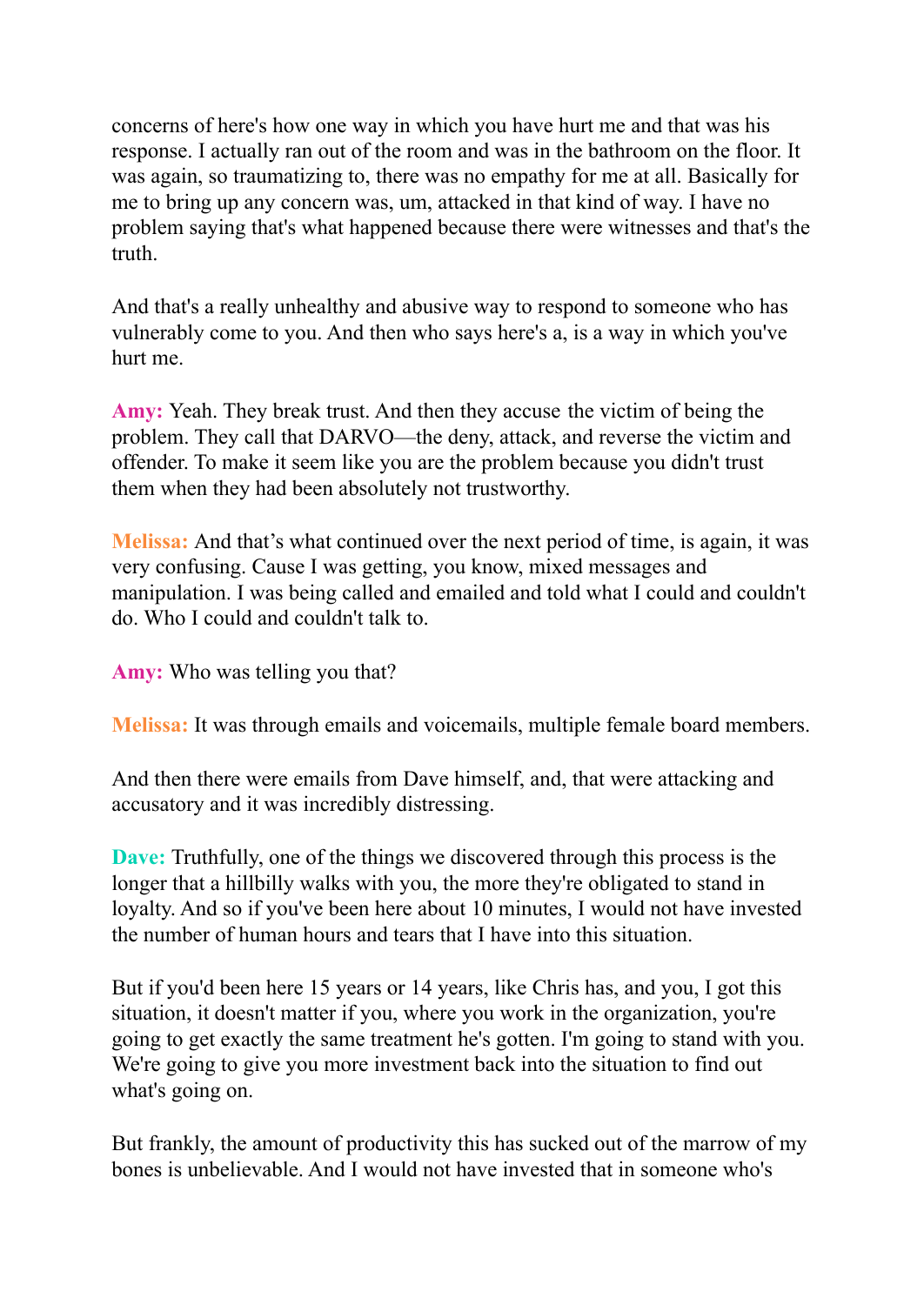been here, you know, 94 days, I'm just like, you know, this ain't working, so that'd be done. And it's not cause I treat you different. It's just cause I treat you different.

Did you know that fair is not equal and equal is not fair? It would be wrong to treat someone that has been here 12 years exactly the same. Give them the, you know, the exact same thing. Now, again, you cross certain lines, it doesn't matter how long you've been here, then that's where we are. Right? And I don't hold things against you you did before you came here or you did 15 years ago. I have not got a long enough yellow pad to collect everyone's sins. Lord Jesus help me. If you go back to my high school days or my college days, none of you would be working here. So, um, because you know, you just, you know, before Christ, you know, Lord a'mercy.

**Amy:** And then he makes it seem like he is the victim again. He's, he's saying you can come talk to me, but frankly, the amount of energy I've expended on this is just unbelievable.

**Melissa:** I would venture to say that the damage and the amount of energy and emotion that Dave expended on this was a tiny fraction of what I was living in, in that period of time. I subsequently found out while I was in deep distress—we're talking like, in therapy multiple times a week—the board members were on vacation in Florida telling me what I could and couldn't do and who I could and couldn't associate with in my family.

**Amy:** And you were hardly functioning.

**Melissa:** Yeah. And here's the thing in, in hindsight, God took care of me. He took care of my kids, but not without incredible damage. And I really could deal with that much better if it was just me, than the incredible amounts of damage to my children. The Word says, if you harm these little ones, it's better for a millstone to be hung around your neck. And again, they're also going to have to stand before the Lord and account for the damage there that I hope can be redeemed.

Anything is possible with the Lord. And I pray for that. No one has come to me and offered any kind of support or reconciliation or owning of their behavior. They certainly have never showed any ownership of the damage to me, or especially to my kids.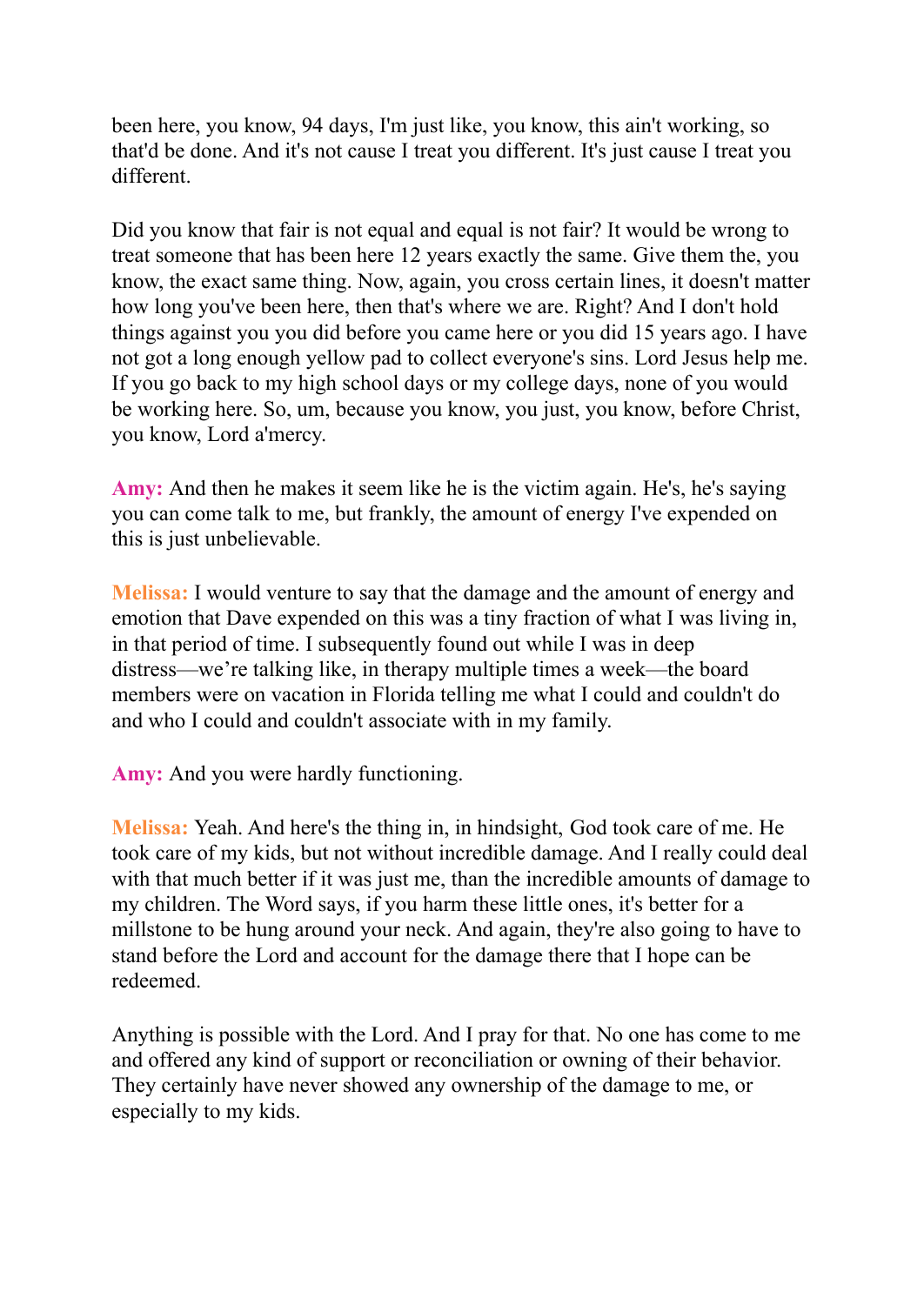**Amy:** I don't even know what to say.

**Melissa:** When you put yourself out there as a lover of Jesus and a follower of Jesus, people look at your actions and say, well, that must be what a follower of Jesus looks like. And if our kids are looking at that and my kids are looking at that, and there's no accountability for really damaging behavior? Instead, the actions are to attack the person who is vulnerable and who has made credible and supported allegations. What does that say to my kids? That says power and money and influence are going to win the day and that gives them an entirely warped message about who Jesus is.

**Amy:** Yeah.

**Melissa:** And that's what happened.

**Amy:** So there is a statement in here where Dave says, "If you've been here 10 minutes, I would not have invested the number of human hours and tears I have into this situation. But if you've been here like 15 or 14 years…." I want to point back to this quote from EntreLeadership, where he says it doesn't matter if you've been here 10 minutes or 10 years, that there are certain things that you get fired on the spot for. And that was in the context of cheating on your spouse.

**Melissa:** And now we know that's, that's really not true. That is completely opposite of what he's saying here, which is, "Hey, if you've been here a long time, I'm going to invest more in you." That's the more honest thing to say.

**Amy:** Yeah.

**Melissa:** But he's not admitting that he's being inconsistent here. He's saying, well, this is the logical natural thing, but that's not what he said in EntreLeadership.

**Amy:** Yeah.

**Melissa:** That's not what they did.

**Dave:** So, you know, grace, grace. Loyalty is a character trait. Toxic loyalty is not called for. That's a cult trait. But loyalty, I got your six, is a character trait. And what you can hear from this is I got, we got, your six, and we expect reciprocation. It's mandatory. [audience laughter]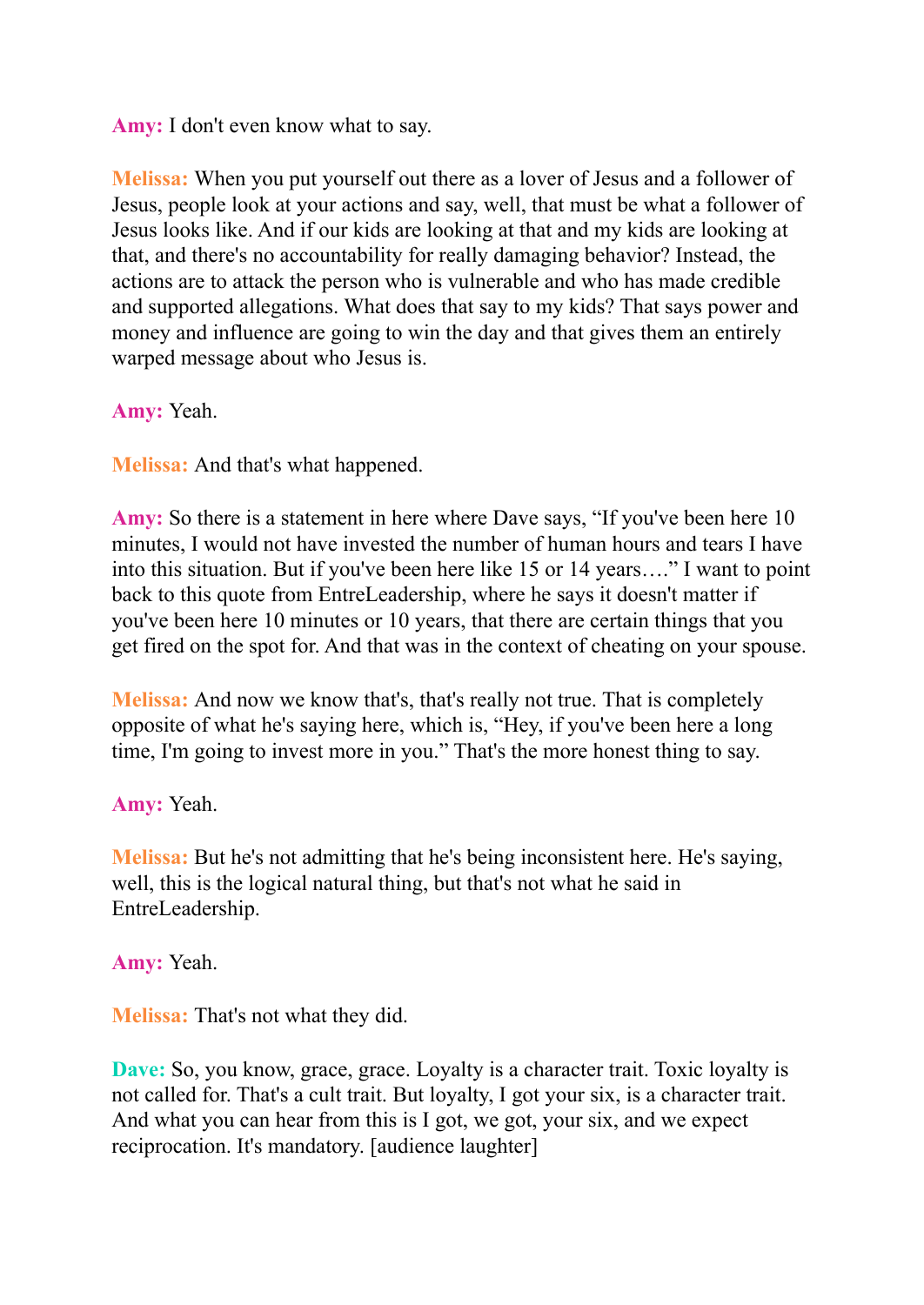You're either fer me or you're agin me. That's how this place works. So hope you're okay with that. If you're not, then this is your day. It's okay. I love you. Glad you were here for a while. All right. Hope that helps. Oh, by the way, if you have a serious question, just come to the operating board member. We are all in the loop on everything. So if you have an issue, you're welcome. We're not trying to shut things down, but we're just wanting to, you know, want you to know what's going on. And also don't want to open the flood gates and have pastoral counseling for everybody that's been through trauma. So I haven't got time, but, um, cause we've all freaking been through trauma, right?

So that's what's going on. I hope that's okay.

**Amy:** There are so many mixed messages coming in this meeting and in the context of what we've seen and read in EntreLeadership. And even there where he says, "Loyalty is a character trait, toxic loyalty is not called for. That's a cult trait." But didn't he say that they took loyalty to an extreme already? Didn't he say he basically has toxic loyalty already? He's expecting people to not remember what he said 20 minutes ago.

**Melissa:** He admitted that multiple times that, you know, "We take it into stupid. We go to a toxic extreme." And now he's saying, and, and here's the leakage. He's saying, toxic loyalty is not called for and it's a cult trait. Basically, he's calling himself a cult because he's admitted he's engaging in the behaviors that he finds are consistent with a cult.

**Amy:** Yeah. And then we have what it really feels like a sincere emotion coming out where he says, "And what you can hear from this is, I got, we got your six and we expect reciprocation. It's mandatory."

**Melissa:** It's threatening. So it closes out this speech of, "I stand by these people. Accusations are bad. They're most likely false. I expect that you're in the camp with me and these other people. I've got your six. You better have mine. If I find out you don't, um, hell and high water and wrath."

**Amy:** It's not wrong for me to ask this of you. It's not toxic. It's not a cult thing, because I said it wasn't. It's not wrong, because I said it's right.

**Dave:** God, we thank you for this day. We thank you for our team. We thank you for a place that is highly unusual, and Lord help us to have wisdom and mercy. You blessed us that we might be a blessing. You put smart people in this room, people of character in this room, people of great talent in this room. Unify